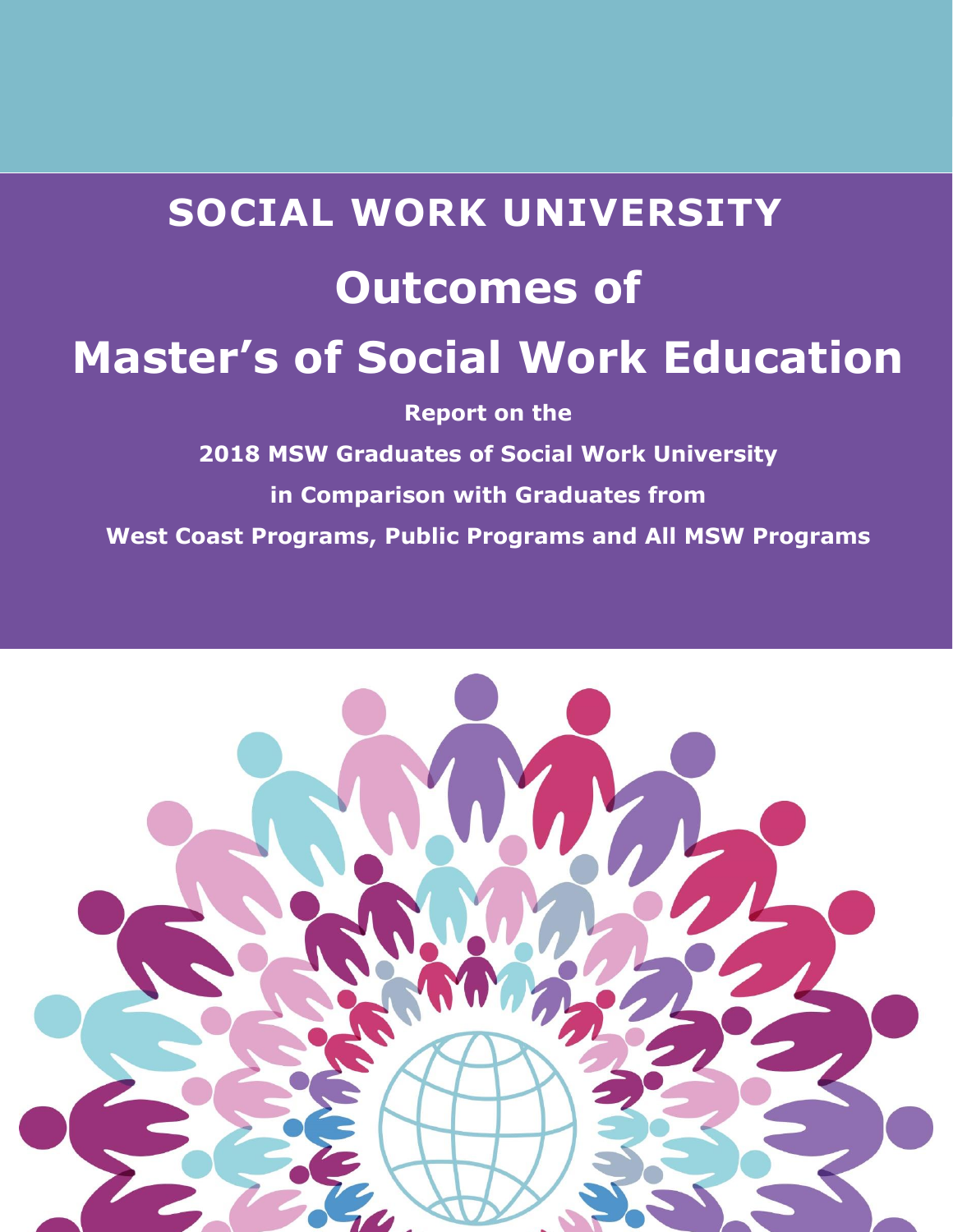# Table of Contents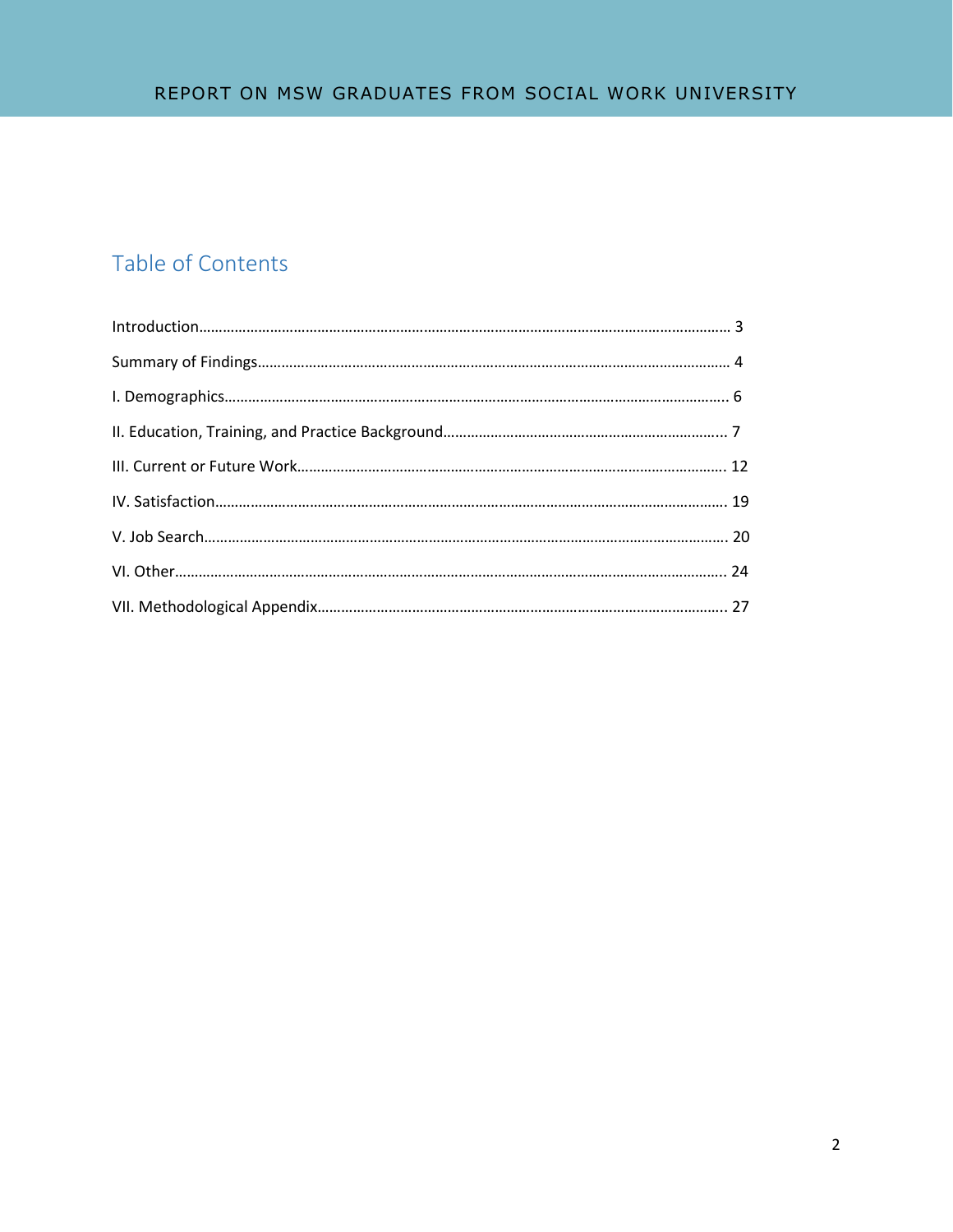### Introduction

l

Information on the real-world experience of graduates of educational programs can play a critical role in helping those educational institutions align their curriculum and policies with the needs of the practice environment. The Survey of Social Work Graduates, developed by the George Washington University's Health Workforce Institute (HWI) in collaboration with the Council on Social Work Education (CSWE) and a committee of social work deans and directors is designed to collect data on the jobs new social workers are taking, the services they are providing, the populations they are serving and their experience in the job market. In 2018, the HWI surveyed graduates from more than 50 Master's in Social Work (MSW) programs across the country.

This report presents the results of the 2018 Survey of Social Work Graduates from Social Work University (SWU). The report compares the results for the school's respondents with: (1) all respondents from social work programs located in the western US (referred to as "West Coast" in this report); (2) all respondents who graduated from a publicly sponsored social work programs in the US; and (3) all 2018 MSW survey respondents. This report is intended to provide SWU with relevant data about their graduates and how they compare to graduates of other MSW programs.

All 2018 MSW graduates from SWU were invited to participate in this survey. There were 38 individuals who responded, which represents approximately 11% of SWU's MSW graduates in 2018. The data<sup>1</sup> presented in this report for the 3 benchmarks (West Coast, public sponsored programs, and all respondents) have been weighted to better reflect the overall population of social work graduate students in the United States. Survey weights are constructed using CSWE's Annual Survey of U.S. Social Work Programs. A detailed description of the survey weight design and survey methodology is included in the Appendix.

 $1$  Technical Note: The figures provided in each Figure have been rounded to the nearest whole integer. On the bar charts, some of the bars with the same label may appear slightly different due to the fact that the charts are generated using the unrounded data. However, data labels are rounded to the nearest whole number for better readability.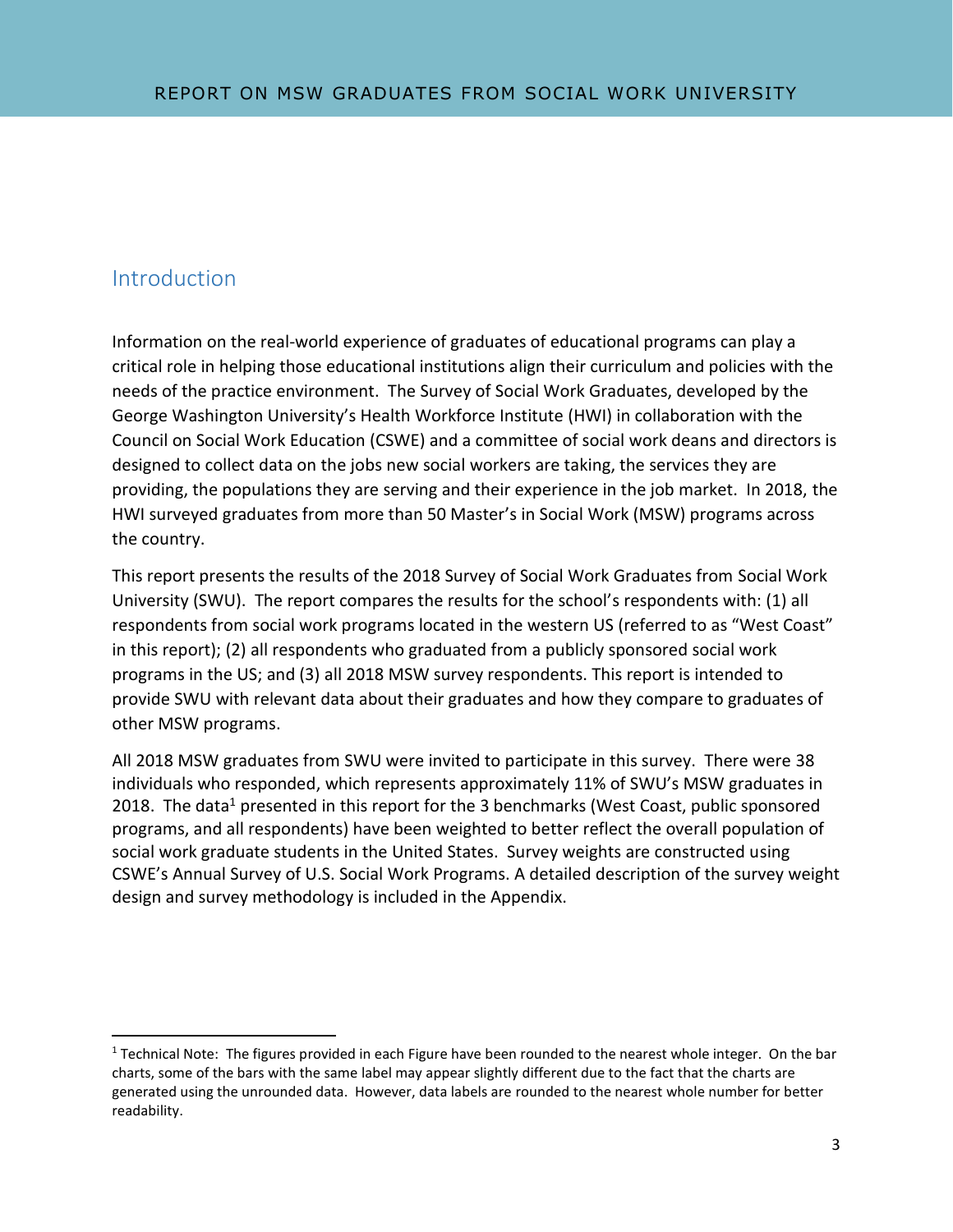## Summary of Findings

The 2018 MSW graduates from SWU are predominantly female (97%). The share of female MSWs from SWU exceeds the proportion of all female MSW graduates nationally (90%) (Figure 1). SWU MSWs are more likely to be heterosexual (95%) and white (79%) compared to all MSW respondents (Figures 2 and 3). Similar to other West Coast schools, SWU has a high percentage of Hispanic respondents (23%) (Figure 3) than the national average. SWU and West Coast MSWs are slightly older than the average MSW respondent: 80% of SWU MSWs are older than age 25, and 21% are over the age of 41 (compared to just 14% of MSWs nationally). Only 21% of SWU and 16% of West Coast MSWs are between the ages of 21 to 25, compared to 29% of public school and all MSWs (Figure 4).

A large share of SWU MSW graduates began their MSW program with prior work experience: 87% were working for *at least* 1 year before starting their higher degree and almost a quarter were working for more than 10 years (compared to 16% to 20% of other benchmarks) (Figure 7). Roughly 22% of SWU MSWs returned to an organization that they had worked for previously (Figure 8). Over a third already obtained a BSW degree prior to their MSW program (Figure 5). The majority of SWU MSWs (81%) were enrolled in their social work program fulltime, and 20% completed their education primarily online (Figures 9 and10).

While most MSW respondents reported a focus in direct (or clinical) practice in their educational program, nearly 17% of SWU MSWs focused on indirect social work—which is almost twice as high as all respondents nationally (9%) (Figure 11). Among those focusing on direct social work, 29% selected a concentration in children and families and 24% in generalist practice (compared to only 6% of West coast respondents and 14% of MSWs nationally) (Figure 12). While only 27% received school-based financial support for their social work education, SWU MSWs had the largest share of employer financial support (32%) relative to benchmark respondents (ranging from 17% to 19%) (Figure 14).

Among SWU MSWs who are currently working or have accepted an offer of work, 77% are actively employed in a social work position and 68% are working in direct services (Figures 15 and 16). However, 10% of SWU respondents reported actively working in a job for which a social work education was not necessary or relevant. This percentage is slightly higher than the share of respondents from other benchmarks who also reported working in a non-social work position (6% to 7%) (Figure 15).

Compared to benchmark respondents, SWU MSWs in direct social work positions were far more likely to be employed in hospital inpatient care (25%), educational establishments (15%), government agencies (25%), and nursing or rehabilitation facilities (10%) (Figure 18). Many reported that their main focus of work in their social work position is children and families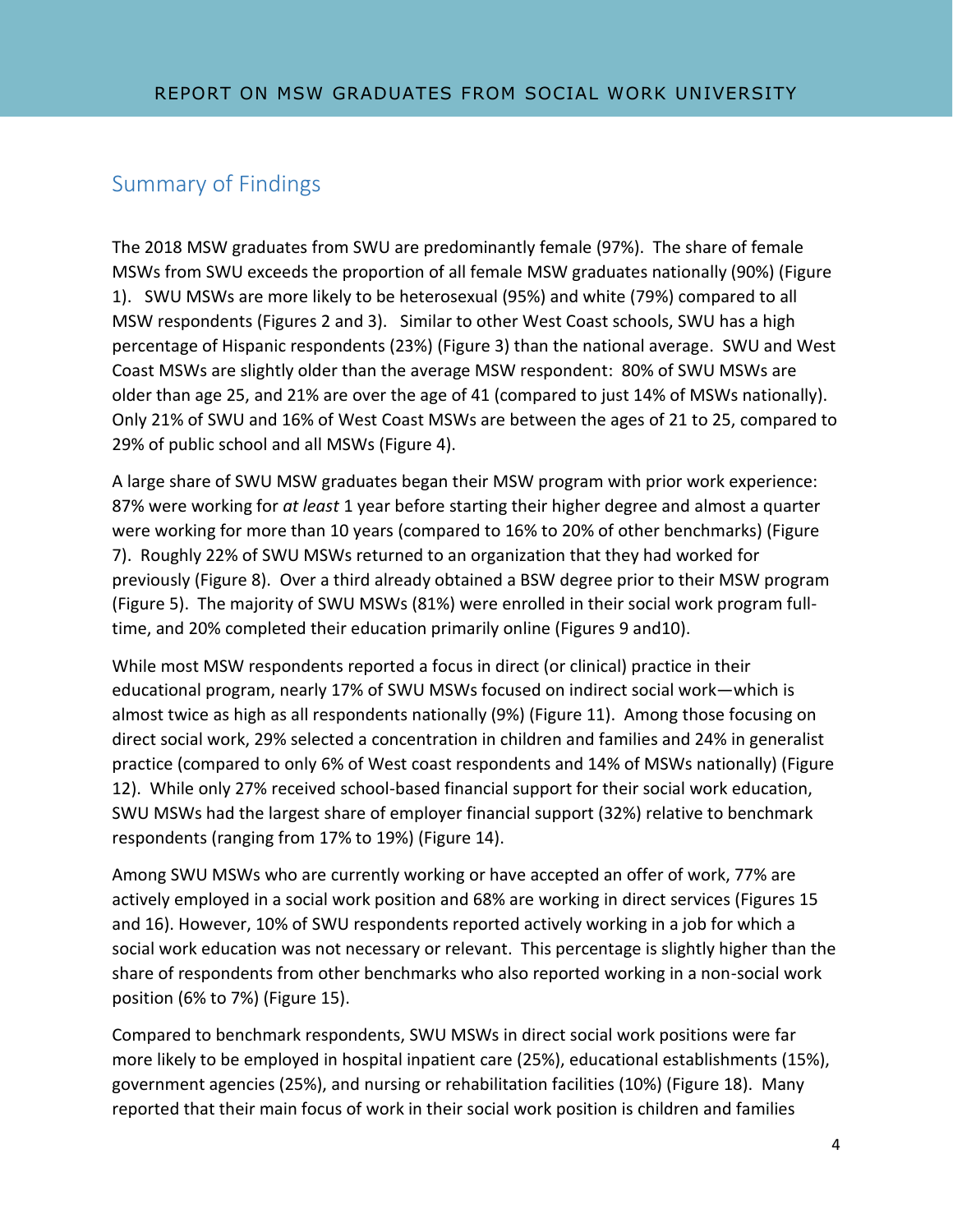(35%), people receiving healthcare (25%), or individuals with mental health issues (20%) (Figure 19).

The vast majority of SWU MSWs in direct social work report practicing in a medium or large city (35% and 55%, respectively). SWU respondents working directly with individuals, families, and groups earned an average income of \$49,605; while those working in community advocacy and organizing earned an average income of \$37,500. Overall, most SWU MSWs in direct social work positions (90%) report being "somewhat" or "very satisfied" with their social work position. However, 10% of SWU MSWs claim they are "very dissatisfied" with their current position, compared to only 2% to 3% of benchmark respondents.

Perhaps related to the mixed reports of satisfaction with social work employment, many SWU MSWs experienced difficulty finding a satisfactory position and over a quarter (26%) had to change their plans due to limited social work-related opportunities (Figure 34). Despite the high percentage citing difficulties (42%), SWU MSWs were actually the least likely to report having a difficult time compared to respondents from benchmark schools (50% to 54%) (Figure 33). SWU respondents who searched for a job predominantly received an offer, but 23% did not.

Overall, most SWU respondents (87%) believe there are "some" or "many" social work jobs available locally. While the majority of SWU MSWs (85%) would recommend a social work degree to others, this percentage is slightly lower than the share of benchmarks who would endorse a social work degree (88% of West Coast MSWs and 91% of Public and All MSWs) (Figure 38). Going forward, over half of SWU MSWs (53%) intend to continue their social work education, and 65% intend to become a licensed clinical social worker within the next 5 year which is less than the percentages for the benchmark groups (Figures 39 and 40). This may reflect the higher percent of SWU graduates doing indirect social work (Figure 11).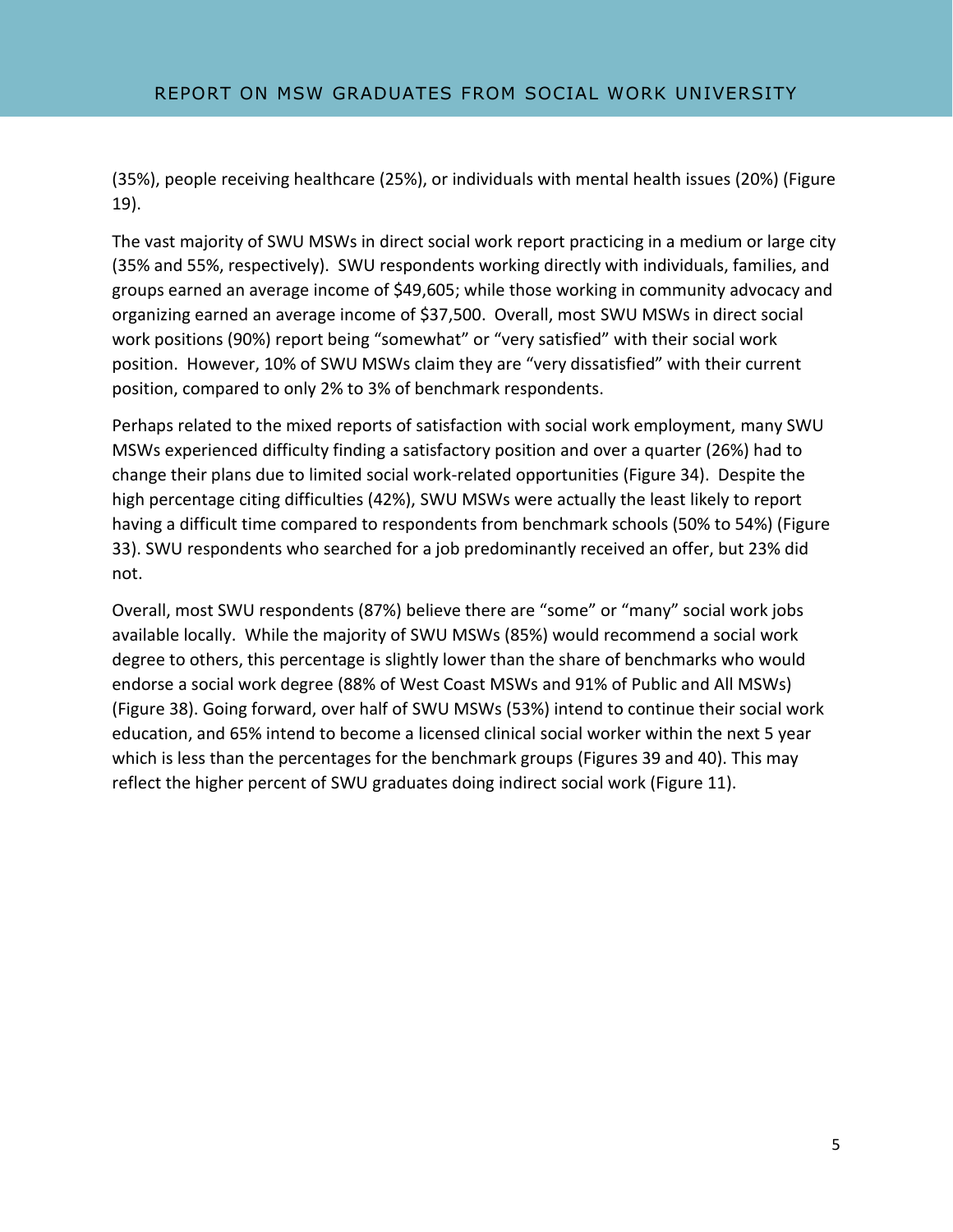## I. Demographics







Figure 3: Race and Ethnicity of Graduates

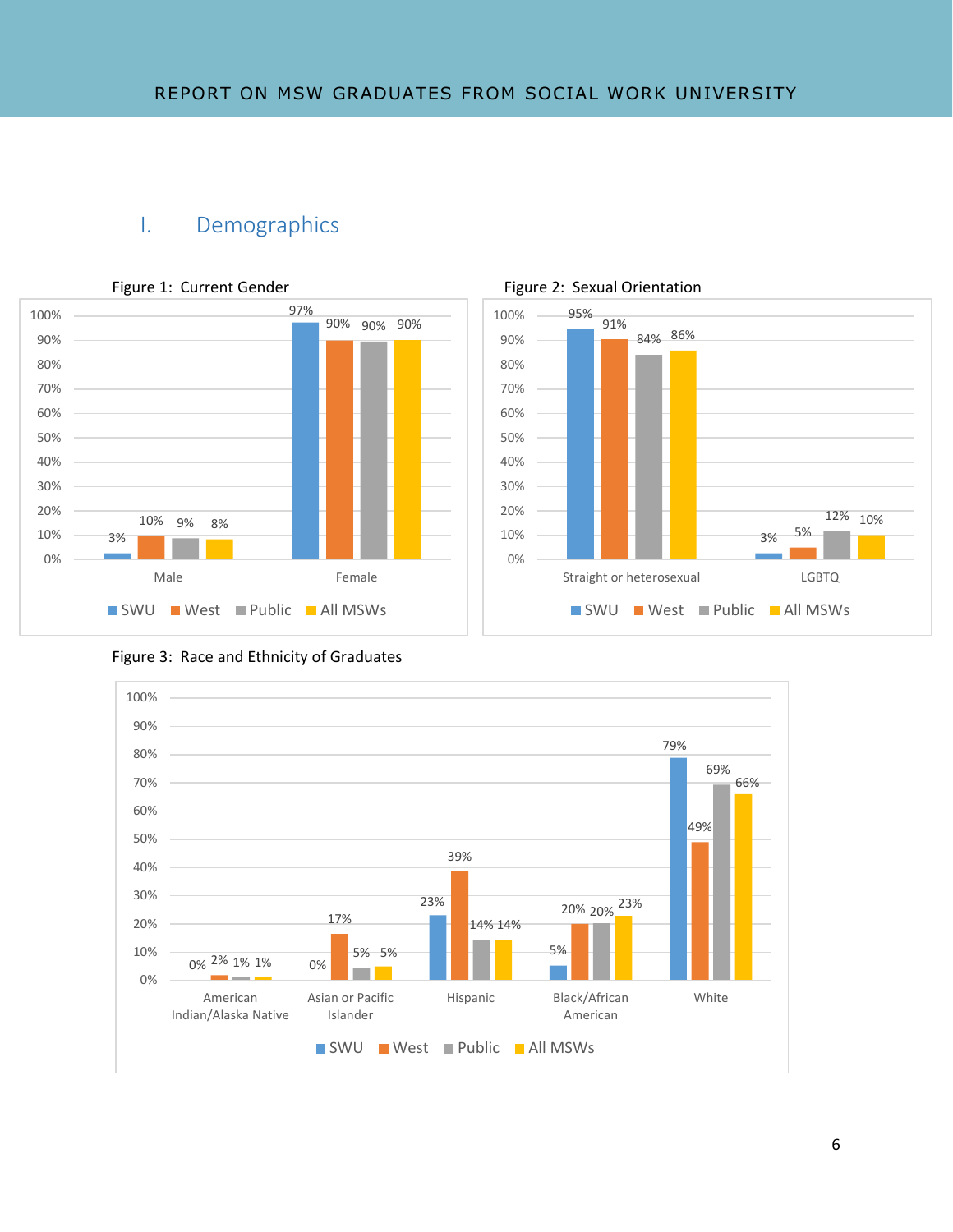

Figure 4: Age of Graduates

# II. Education, Training, and Practice Background



Figure 5: BSW Degree Prior to MSW

Actual question: "Did you already hold a BSW (or equivalent) degree prior to 2018?"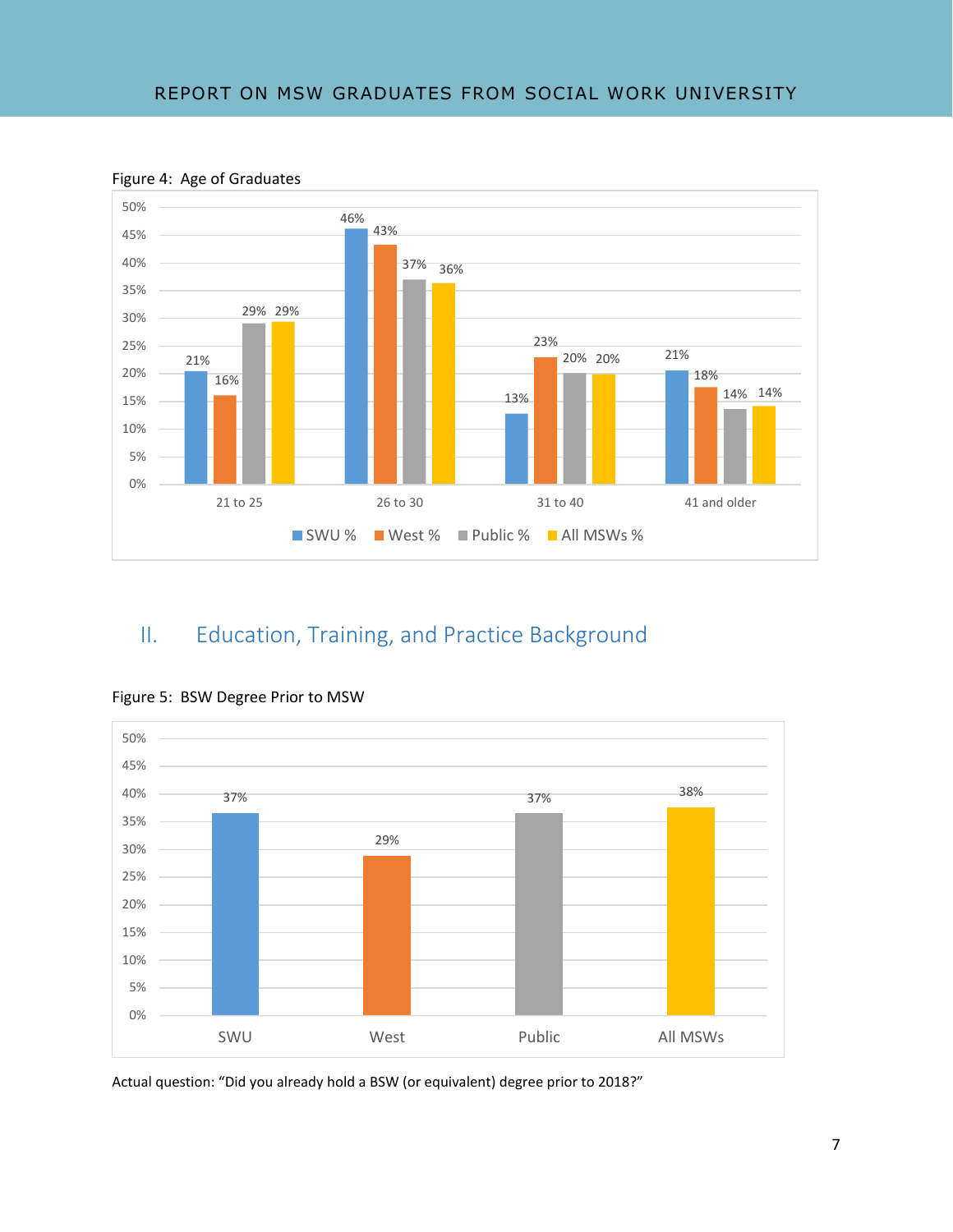

Figure 6: Prior BSWs with Advanced Standing

Actual Question: "Did you enter your MSW program as an advanced standing student (because you had previously earned a BSW degree)?" Note: the denominator for Figure 6 are those who entered with a BSW.



#### Figure 7: Years Worked Prior to Social Work Education

Actual question: "How many years were you working before entering the social work education program you recently graduated from?"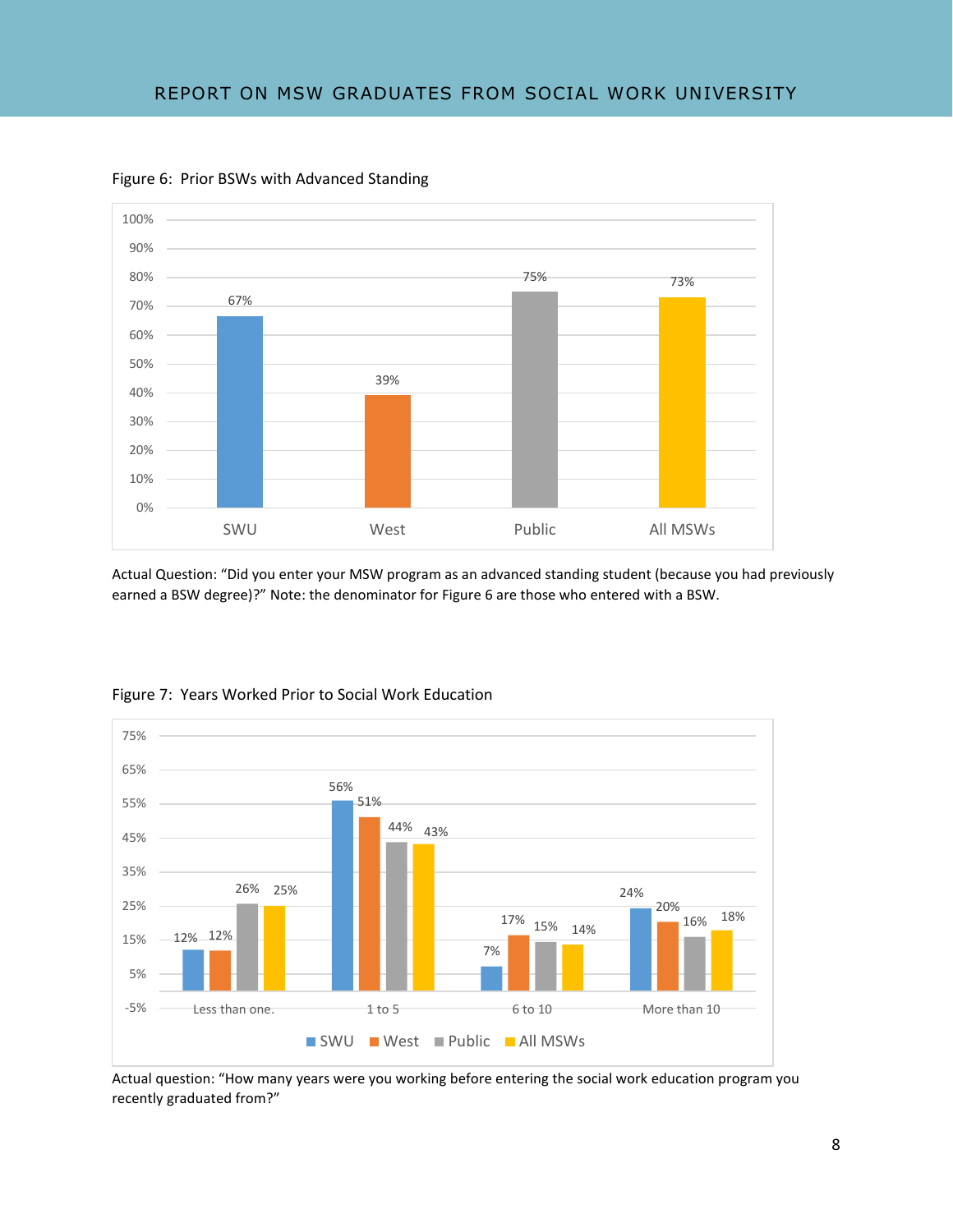### REPORT ON MSW GRADUATES FROM SOCIAL WORK UNIVERSITY





Figure 8 Actual question: "Did you return to this organization after graduating?" Figure 9: "Were you enrolled as a full-time student throughout your program?



Figure 10: Percentage of Graduates with Primarily Online (90% or more) Social Work Education

Actual question: "Outside of your field placements, how was your program mainly taught? Primarily in-person (90% or more); Primarily online (90% or more); Blended online and in-person"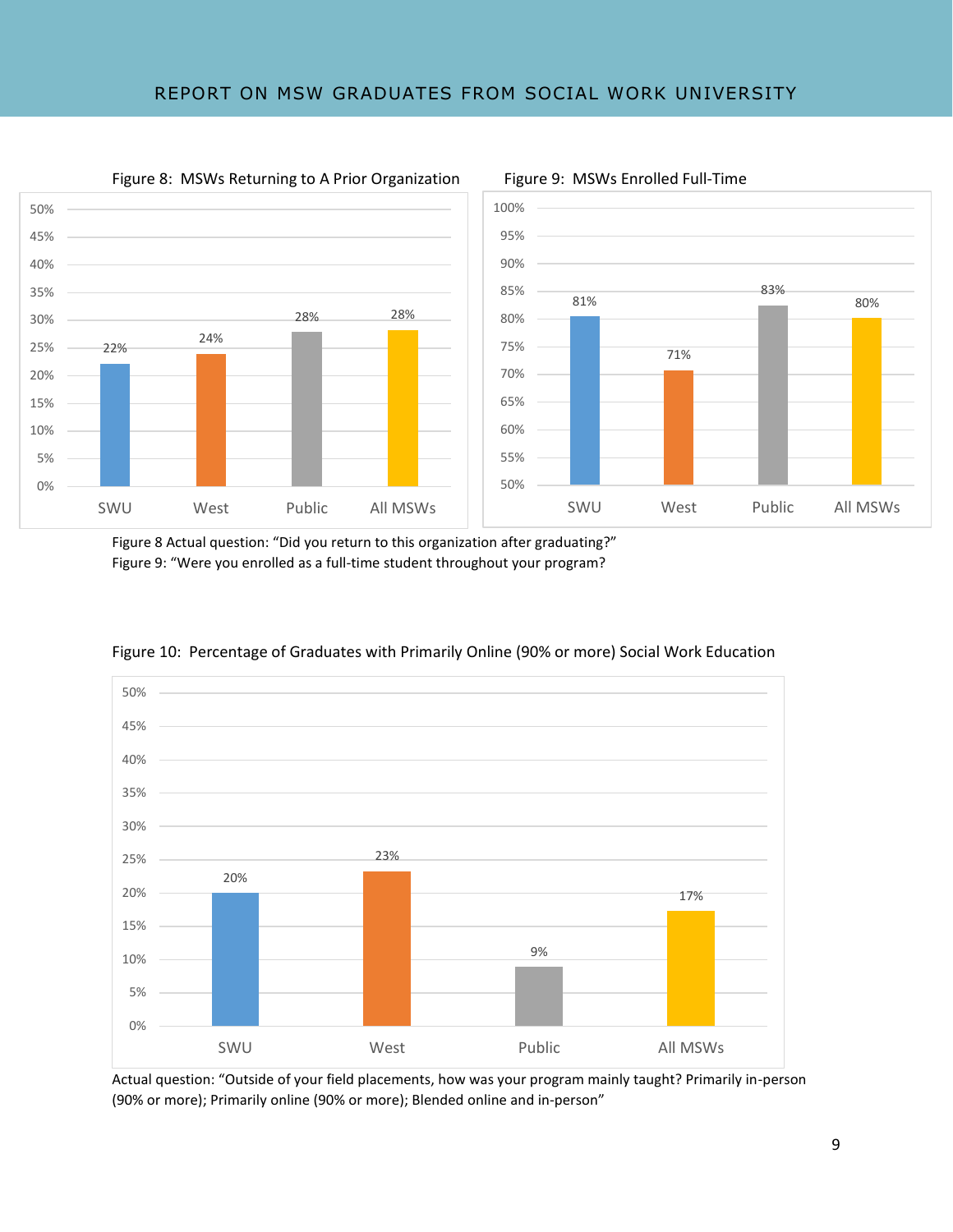



Actual question: "Which of the following best describes the general practice focus of your program?"



### Figure 12: Graduates' Concentration in MSW Program

Actual question: "Which of the following best describes your concentration in this program?"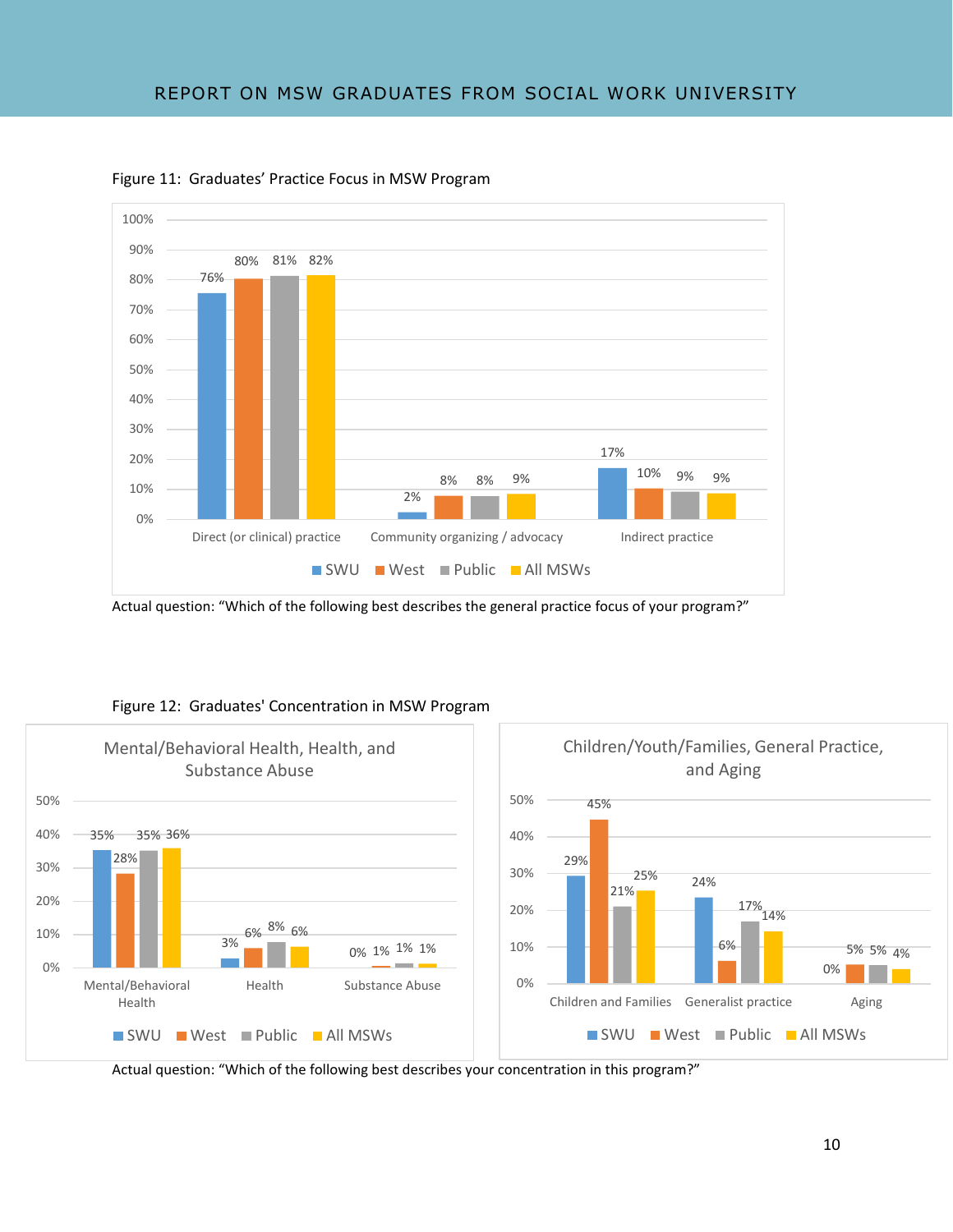

Figure 13: Government Financial Support

The "HRSA" category includes HRSA Behavioral Health Workforce Education Scholarship and HRSA Scholarship for Disadvantaged Students. The "GI Bill or VA" category includes Department of Defense Funds (GI Bill) as well as Department of Veteran Affairs (VA) Funds. The "Other Government" category includes the Minority Fellowship Program, the Social Work HEALS scholarship, Title IV Child Welfare Stipend, and Other Child Welfare Scholarship/Fellows.



Figure 14: School, Employer, Other, or No Financial Support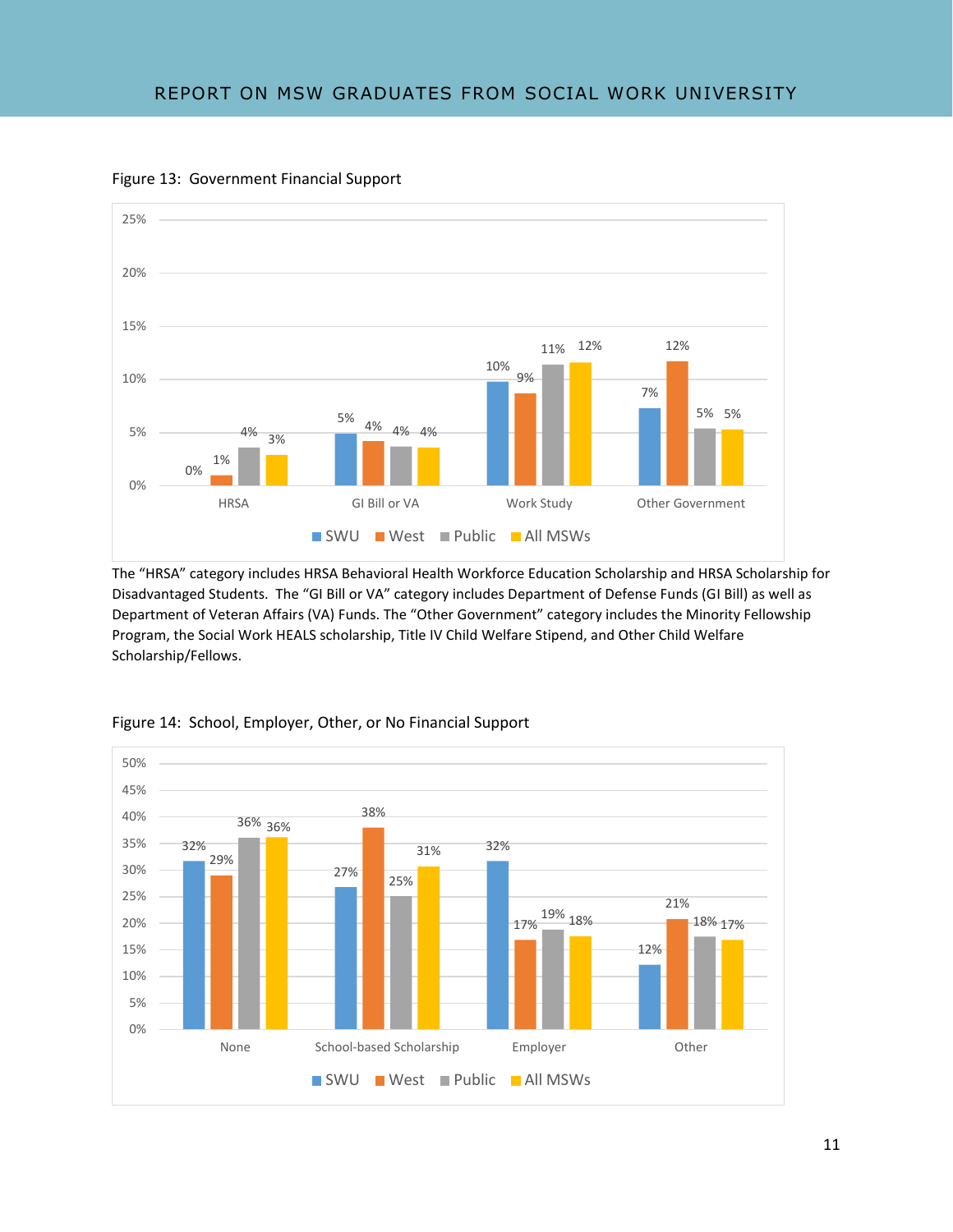# III. Current or Future Work





Actual question: "Which of the following best describes your principal position (or the position you are about to start)?" Only includes those who stated that they were currently working or had accepted an offer of work.



Figure 16: Percentage of Graduates Working Directly with Individuals, Families, or Groups

Direct work with individuals, families or groups includes: "institutions including counseling and therapy; child welfare; general support to individuals and families and/or connecting them with services; healthcare support, case management or coordination; school social work; group therapy or other group work." Only includes those that were actively working in social work.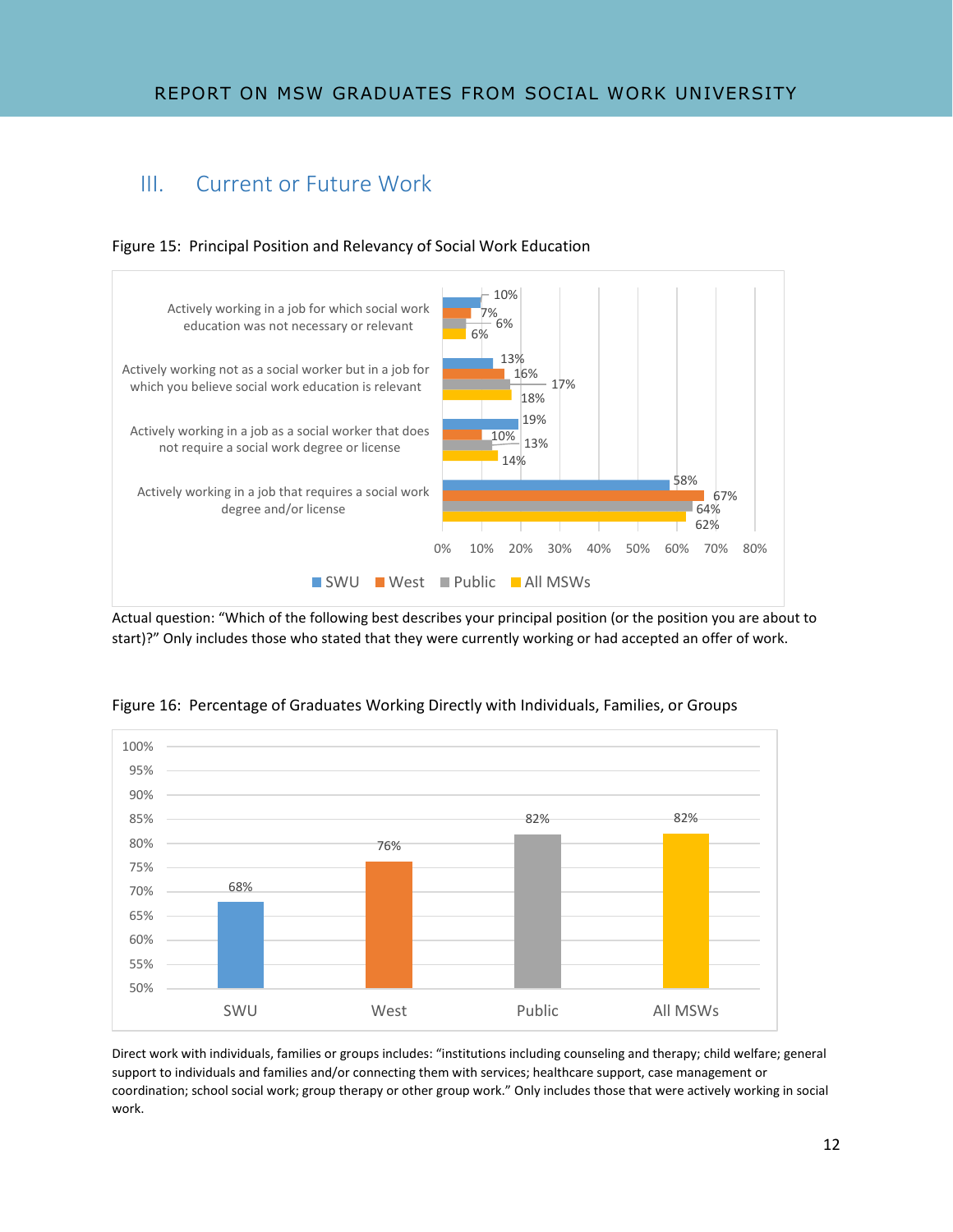

Figure 17: Education and Licensure Requirements for Current Position of Those Working in Social Work

Actual question: "What is the minimum educational or licensing requirement for your current principal position (or the one you are about to start)?" Only includes those that were actively working in direct social work.



Figure 18: Current Work Setting

Actual question: "In your principal position who are you (or will you be) working for?" Only includes those that were actively working in direct social work.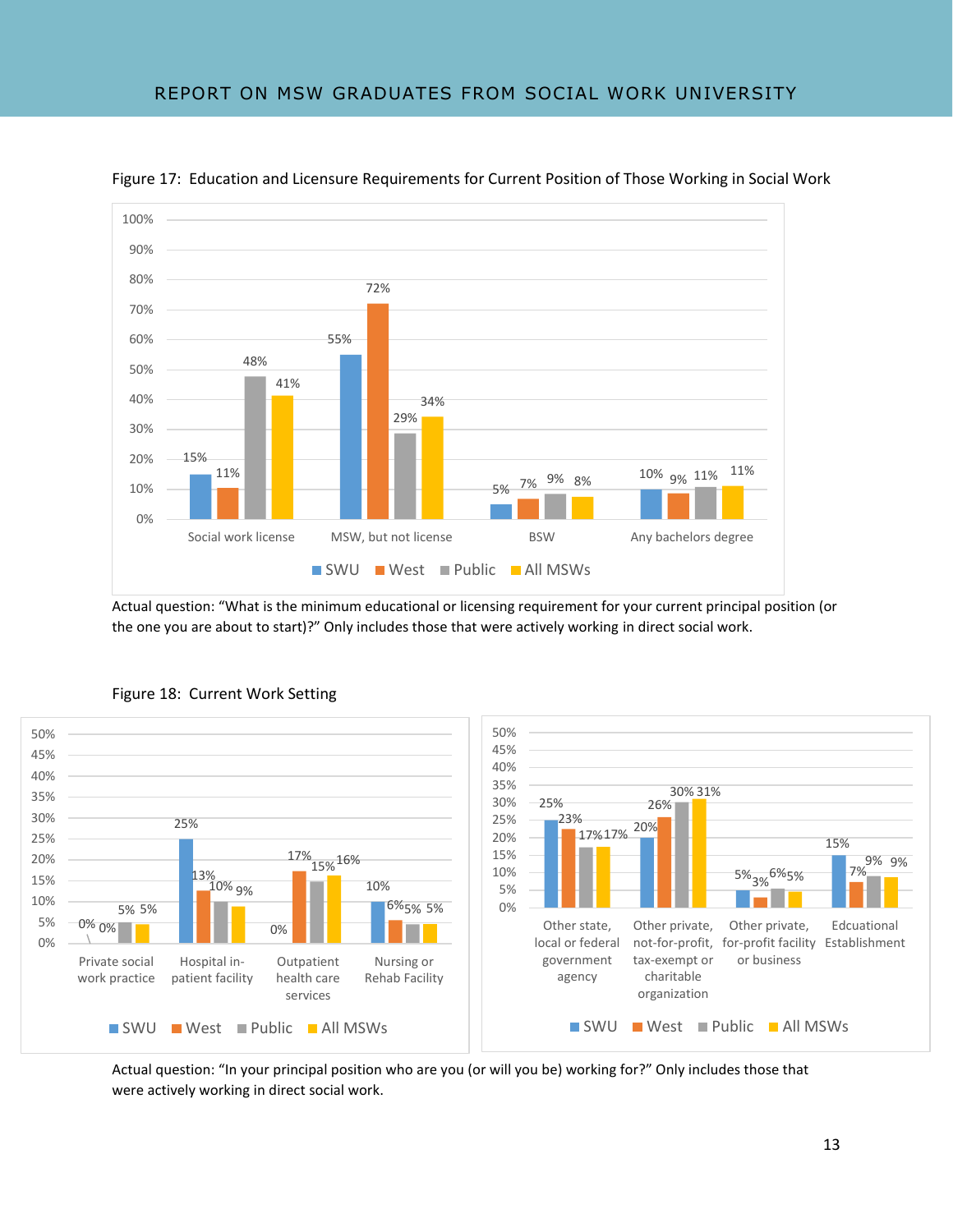

Figure 19: Main Focus of Work in Principal Position

Actual question: Which of the following do you consider to be the main focus of work in your primary position (or the position you are about to start)? Only includes those that were actively working in direct social work.



Figure 20: Percent of MSWs who provide mental or behavioral health services to a majority of clients

Actual question: "For what percent of your clients do you provide mental health/behavioral health services (or expect to provide in your new position?)" Only includes those that were actively working in direct social work.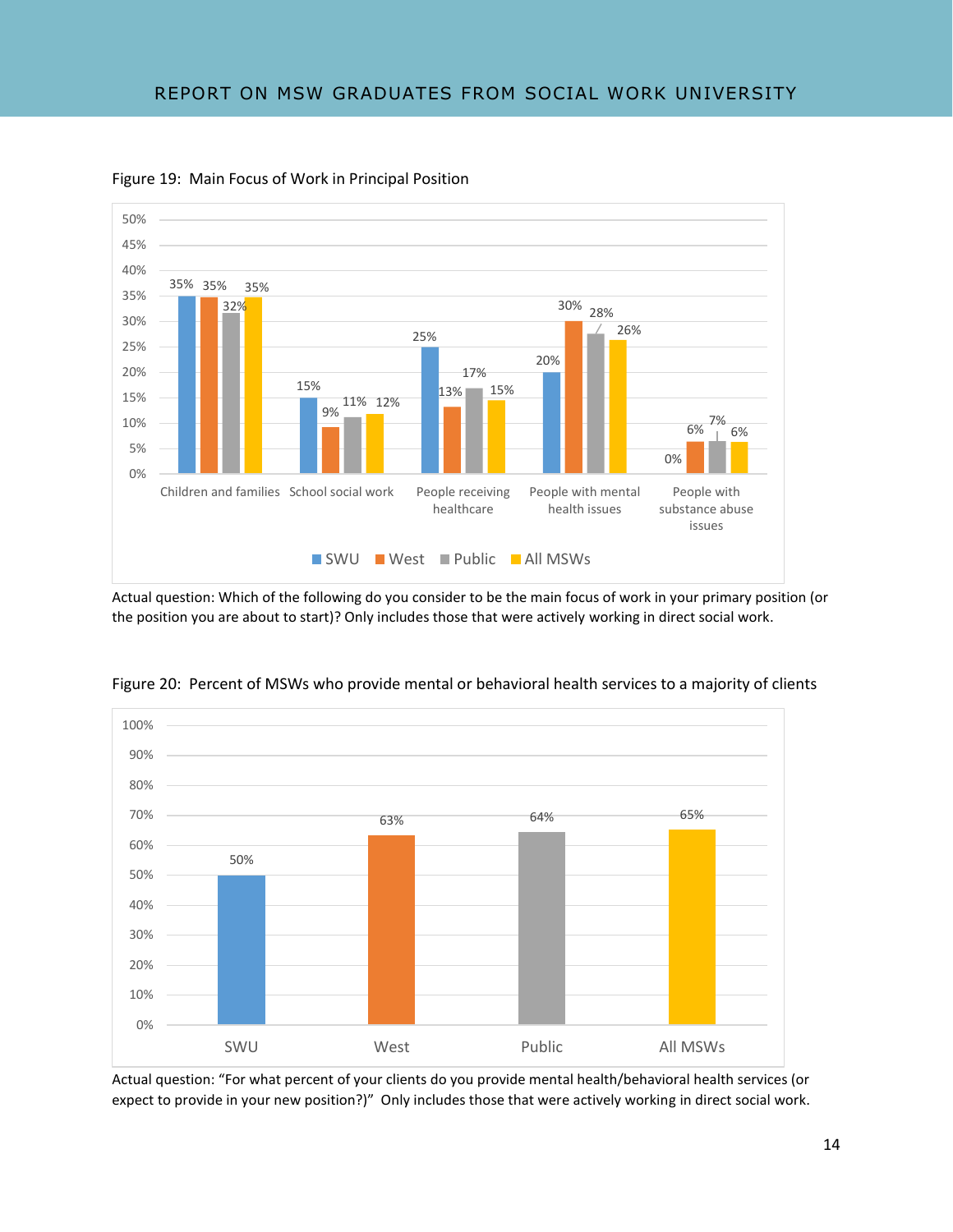

Figure 21: Characteristics of Clients Served

*Respondents with more than 50% of Clients* with:

Actual question: "Approximately what percent of your current clients (or clients you expect to have in your new position) would fall into each of following categories?" Each question is independent; clients are likely to be reported in multiple categories. Only includes those that were actively working in direct social work.



#### Figure 22: Age Groups Served

*Respondents with more than 50% of clients:*

Actual question: "Currently, approximately what percent of your clients (or clients you expect to have) are in each of the following age groups?" Only includes those that were actively working in direct social work.

9% 8%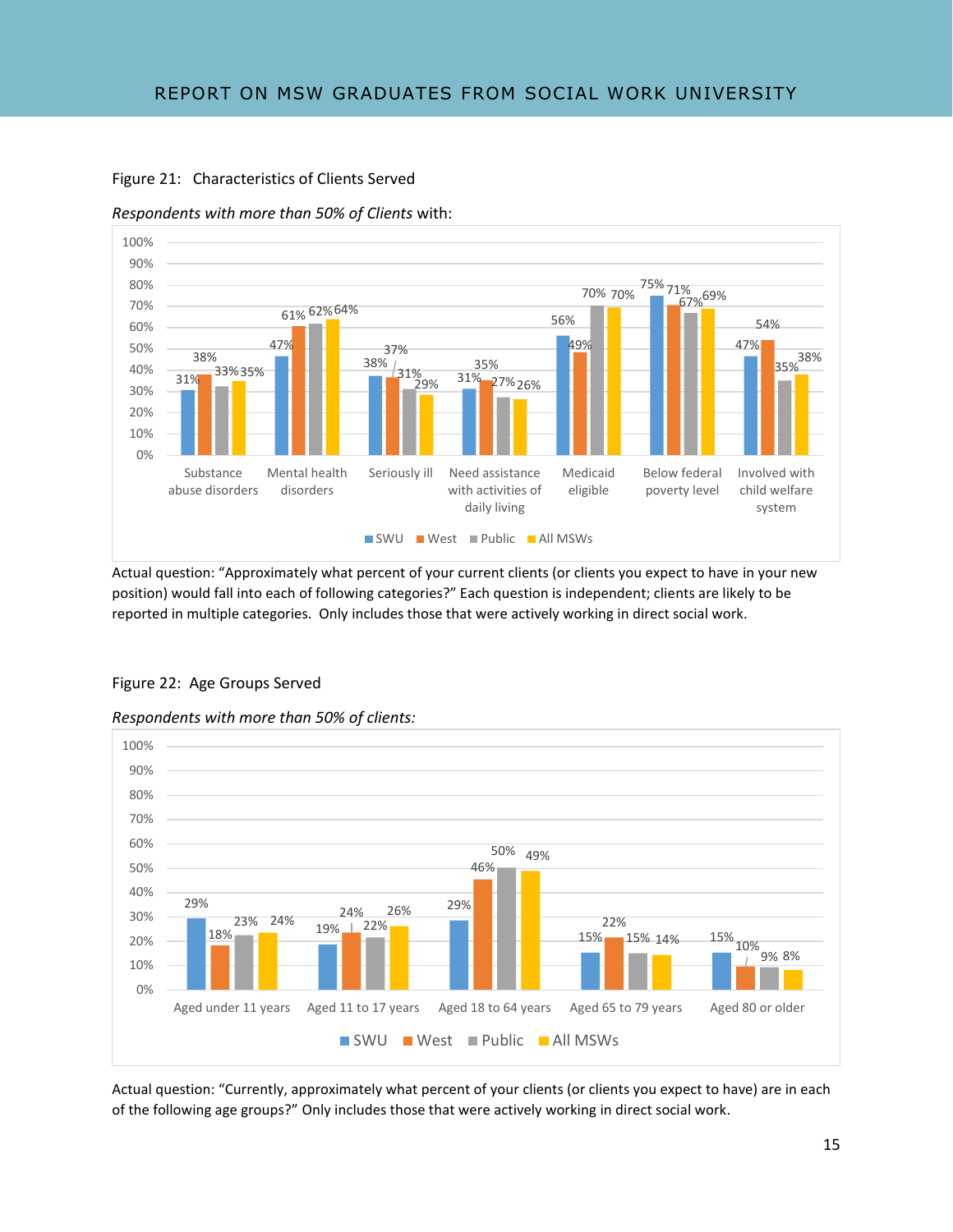

Figure 23: Demographics of Principal Practice Location

Actual question: "Which best describes the demographics of the principal area in which you are/will be practicing?" Only includes those that were actively working in direct social work.

Figure 24: Average Income of Social Work University versus All Public Schools, All West Coast Schools, and All MSWs

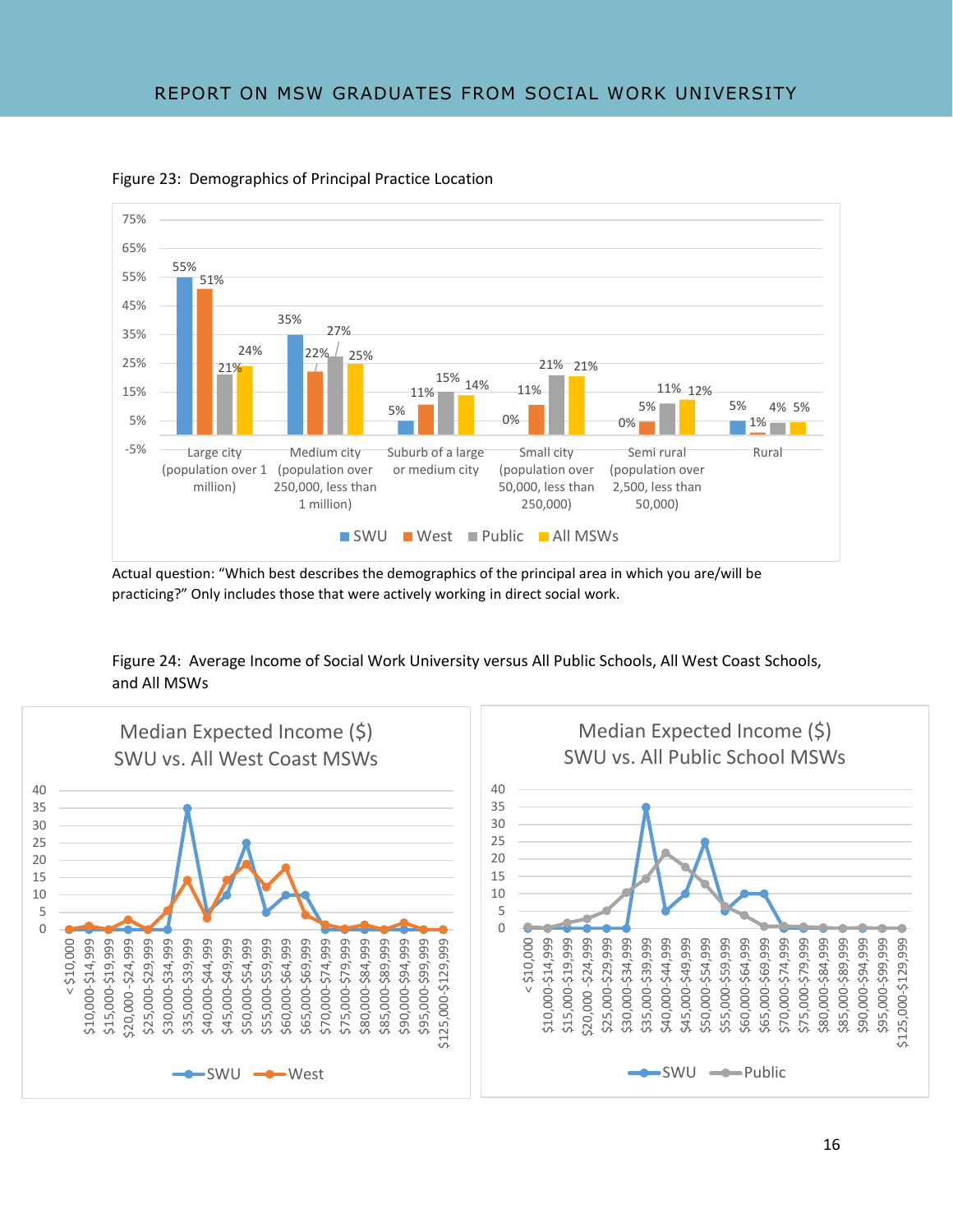

Actual question: "What is your expected total gross income from your principal position (the one you spend most time in)?" Only includes those that were actively working in direct social work.



Figure 25: Expected Income for MSWs Providing Direct Services to Individuals, Families, or Groups

Only includes those that were actively working in direct social work.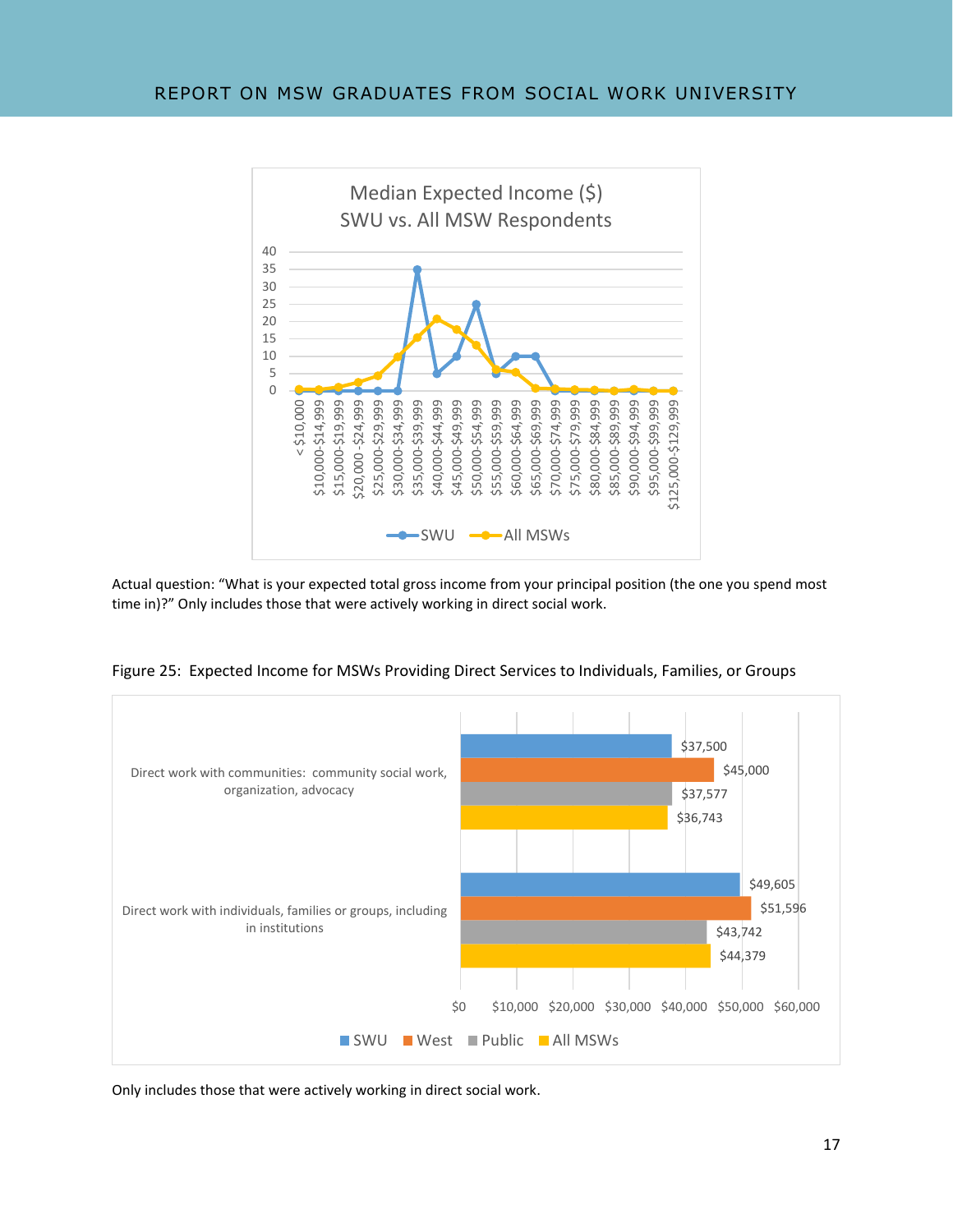

Figure 26: Expected Income for Those Working in a Position Requiring a Social Work Degree or License

Only includes those that were actively working in direct social work.



Figure 27: Supervision in Principal Position

Actual question: "Is your immediate supervisor in this position a social worker or social work qualified?" Only includes those actively working in direct social work.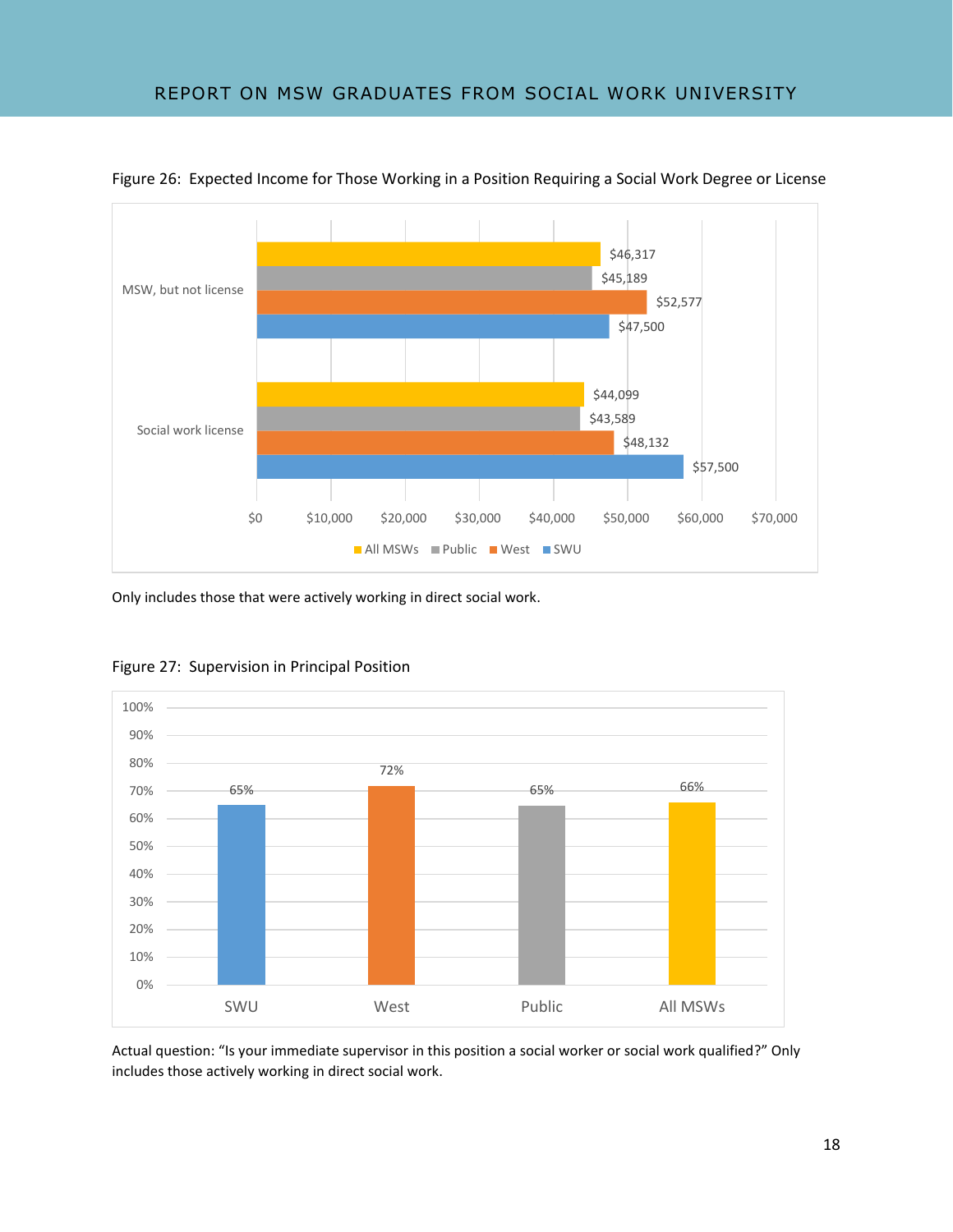# IV. Satisfaction





Actual question: "What is your overall level of satisfaction with your current positions (or the one(s) you are about to start)?" Only includes those that were actively working in direct social work.



Figure 29: Satisfaction with Current (or expected) Salary / Compensation

Actual question: "What is your level of satisfaction with your current (or expected) social work salary / compensation?" Only includes those that were actively working in direct social work.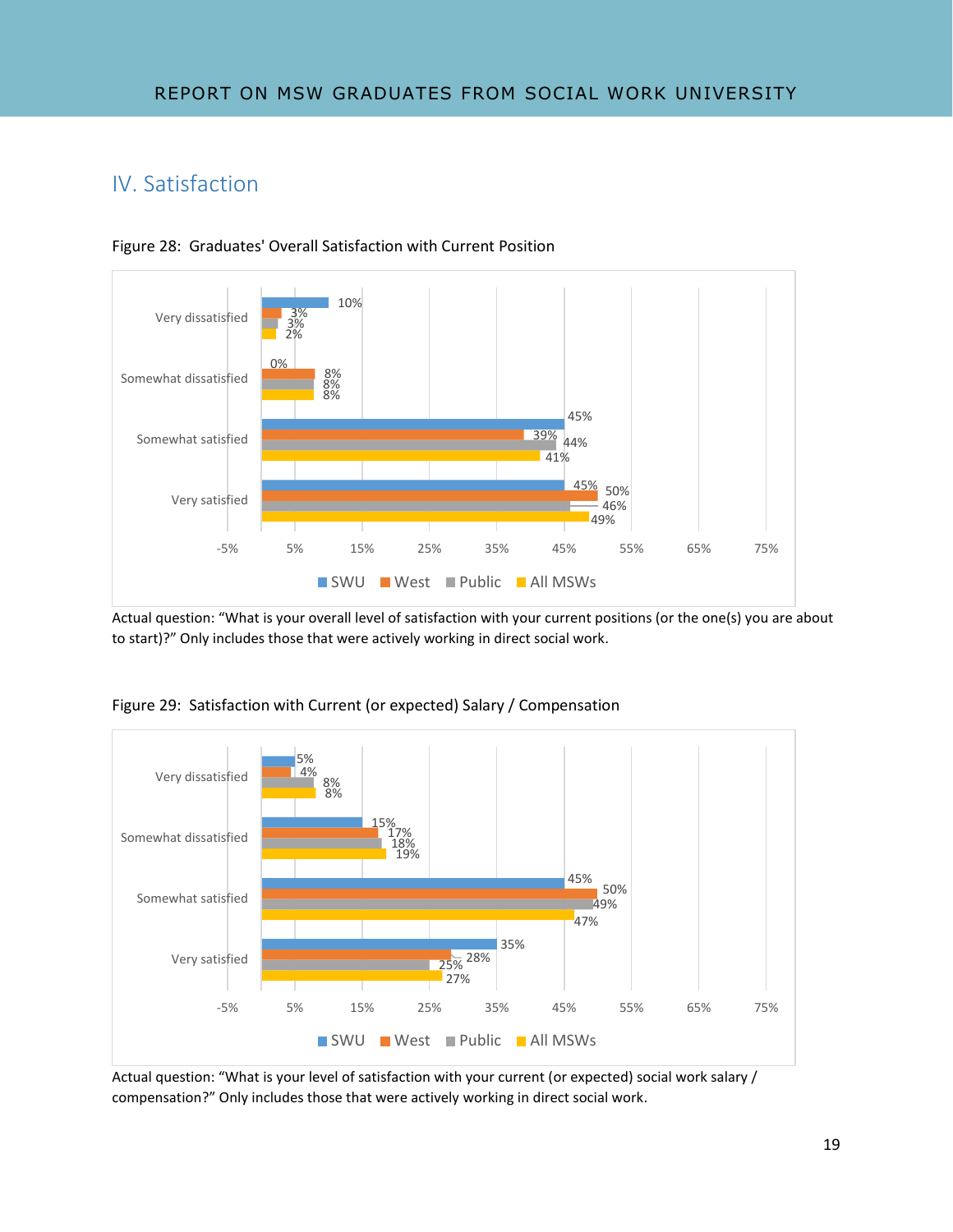

Figure 30: Satisfaction with Current (or expected) Employment Benefits

Actual question: "What is your level of satisfaction with your current (or expected) employment benefits in your principal position?" Only includes those that were actively working in direct social work.

## IV. Job Search



Figure 31: Percentage of Graduates Offered a Social Work-Related Position

Actual question: "Have you been (or were you) offered a social work-related position?" Includes only those who searched for a job.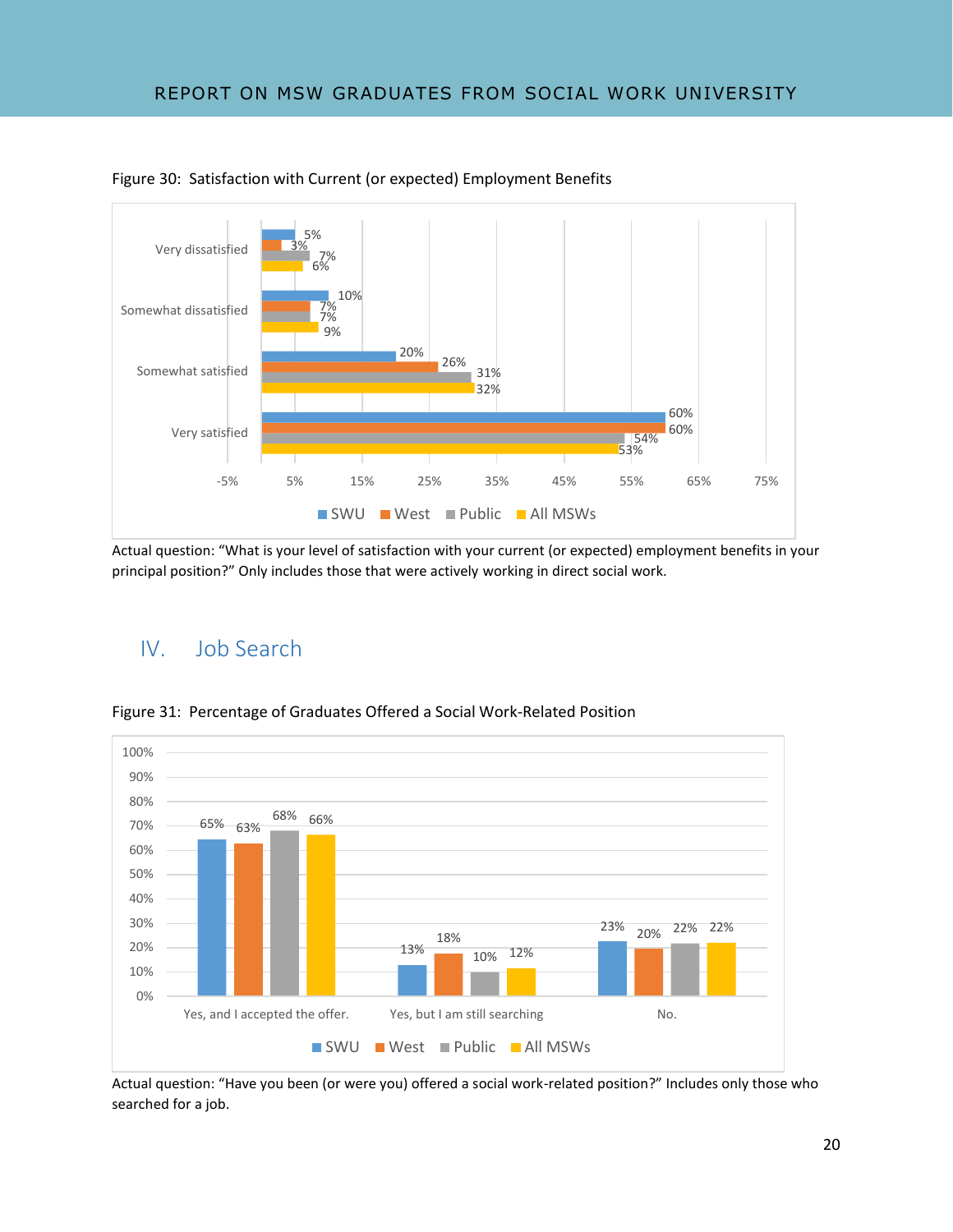

Figure 32: Percentage of Graduates that Applied for 10 or More Social Work-Related Positions

Actual question: "How many social work or social work-related jobs did you apply for (excluding education or training positions)?" Includes only those who searched for a job.



#### Figure 33: Job Search Difficulty

Actual question: "Did you have difficulty finding a position that you were satisfied with?" Includes all who stated they searched for a job.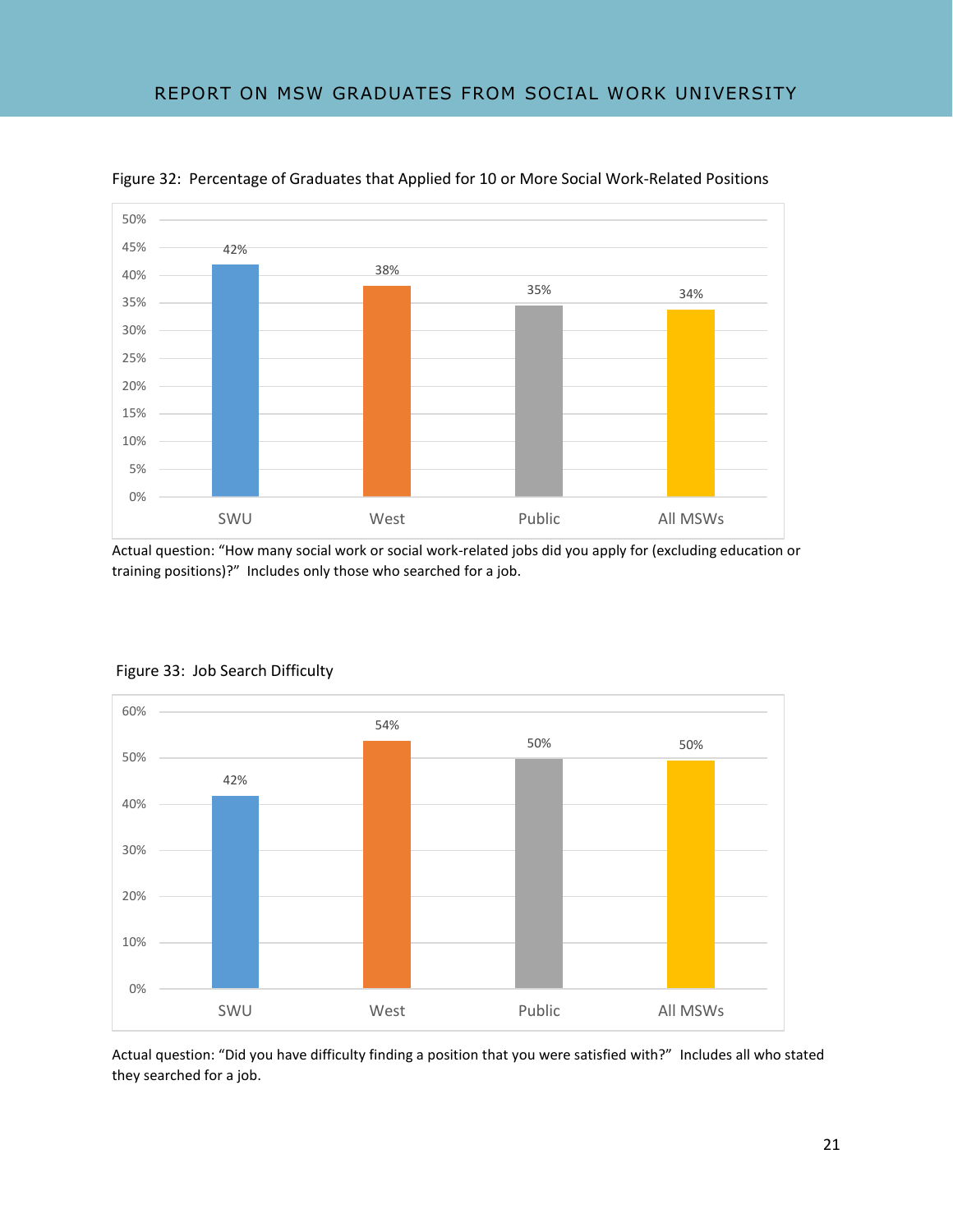

Figure 34: Change of Plans Due to Limited Social Work-Related Job Opportunities

Actual question: "Did you have to change your plans because of limited social work-related job opportunities?" Includes all who stated that they searched for a job.





Actual question: "What would you say was the SINGLE MOST IMPORTANT reason (check one only)?" Includes all who stated that they had difficulty finding a position that they were satisfied with and those who searched for a job.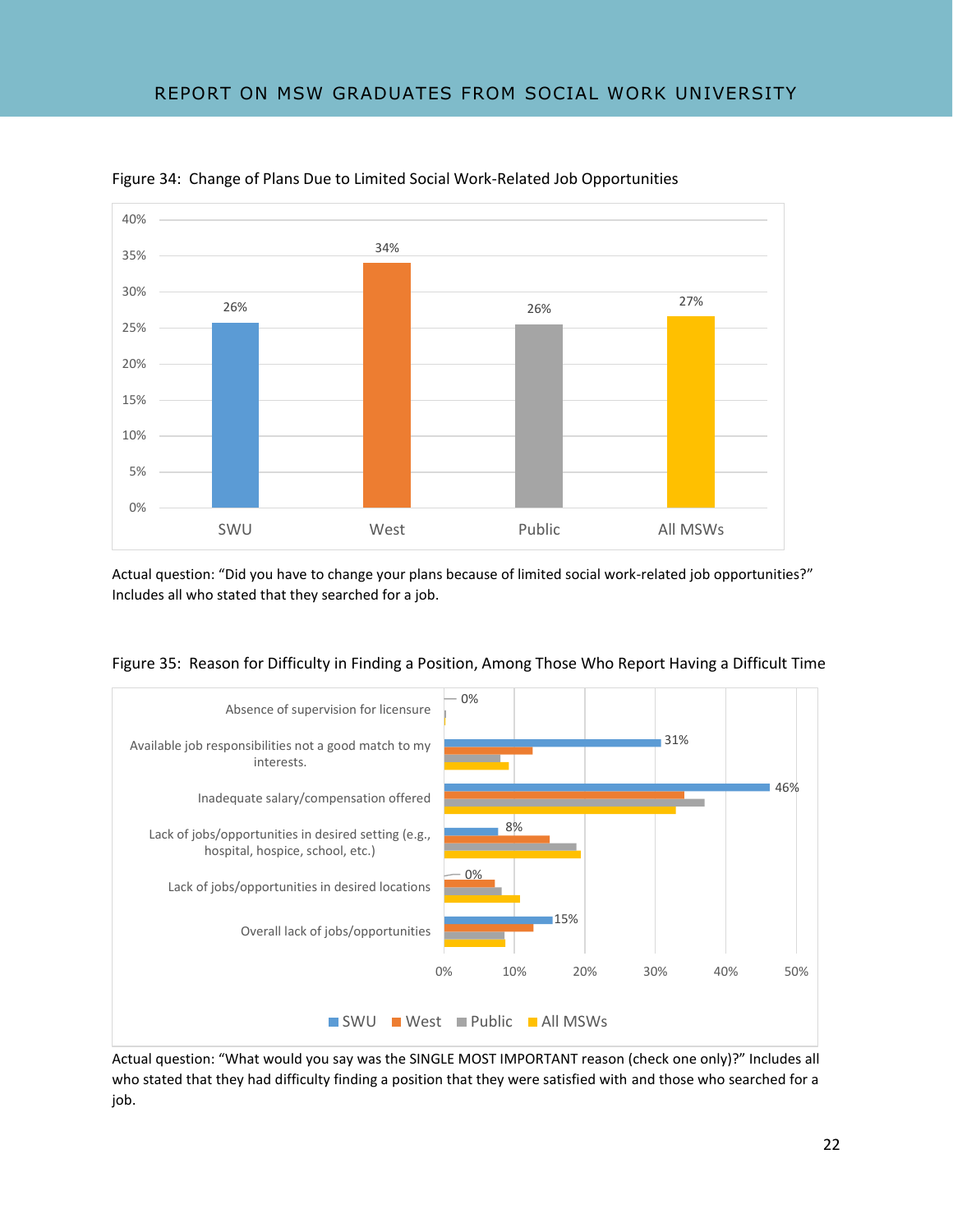

Figure 36: Graduates' Assessment of Social Work Opportunities **Locally**

Actual question: "What is your overall assessment of social work or social work-related jobs/opportunities within 50 miles of the site where you took your social work degree?" "Unknown" category is excluded.



Figure 37: Graduates' Assessment of Social Work Opportunities **Nationally**

Actual question: "What is your overall assessment of social work or social work-related jobs/ opportunities nationally?" "Unknown" category is excluded.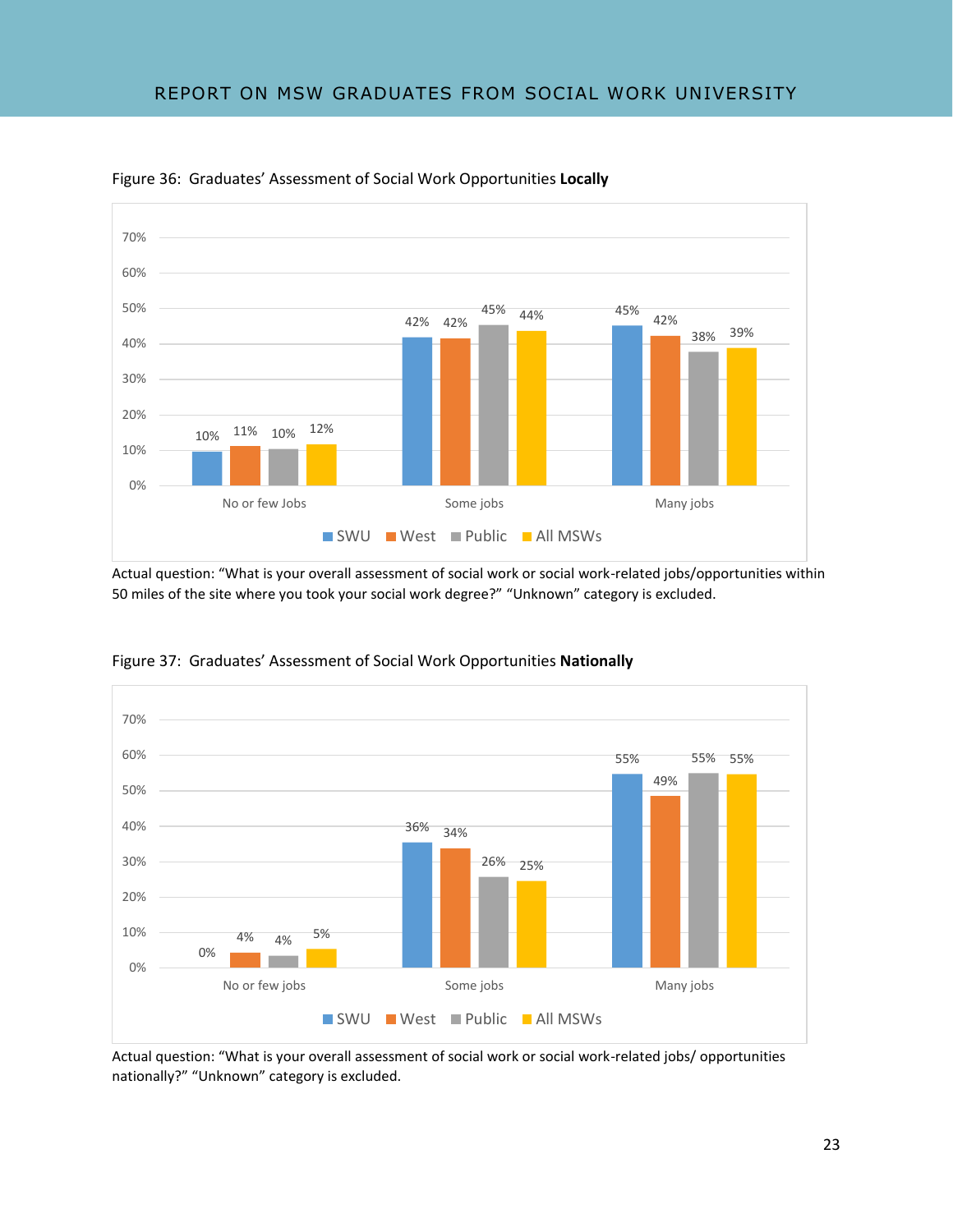# VI. Other



Figure 38: Social Work Degree Satisfaction

Actual question: "Would you recommend a social work degree to others?"



#### Figure 39: Future Licensure Plans

Actual question: "Do you intend to become a licensed clinical social worker within in the next 5 years?"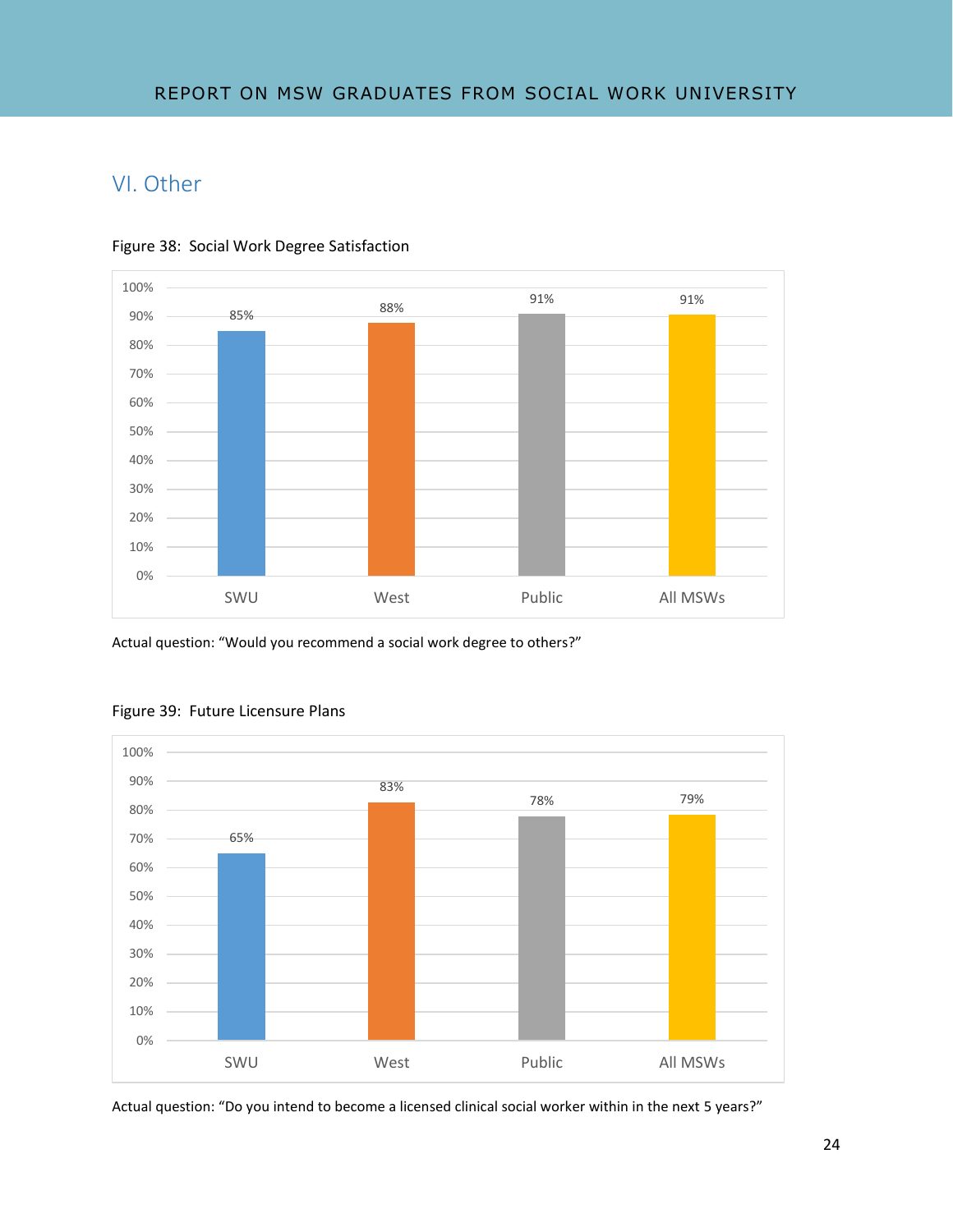

Figure 40: Percentage of MSWs Who Intend to Continue their Social Work Education

Actual question: "Do you plan to continue your social work education (or seek education that will assist you in a social work or social work-related career)?



Figure 41: Plans for Continued Social Work Education

Actual questions: "How do you plan to continue your education?" (Among those who said they intend to continue).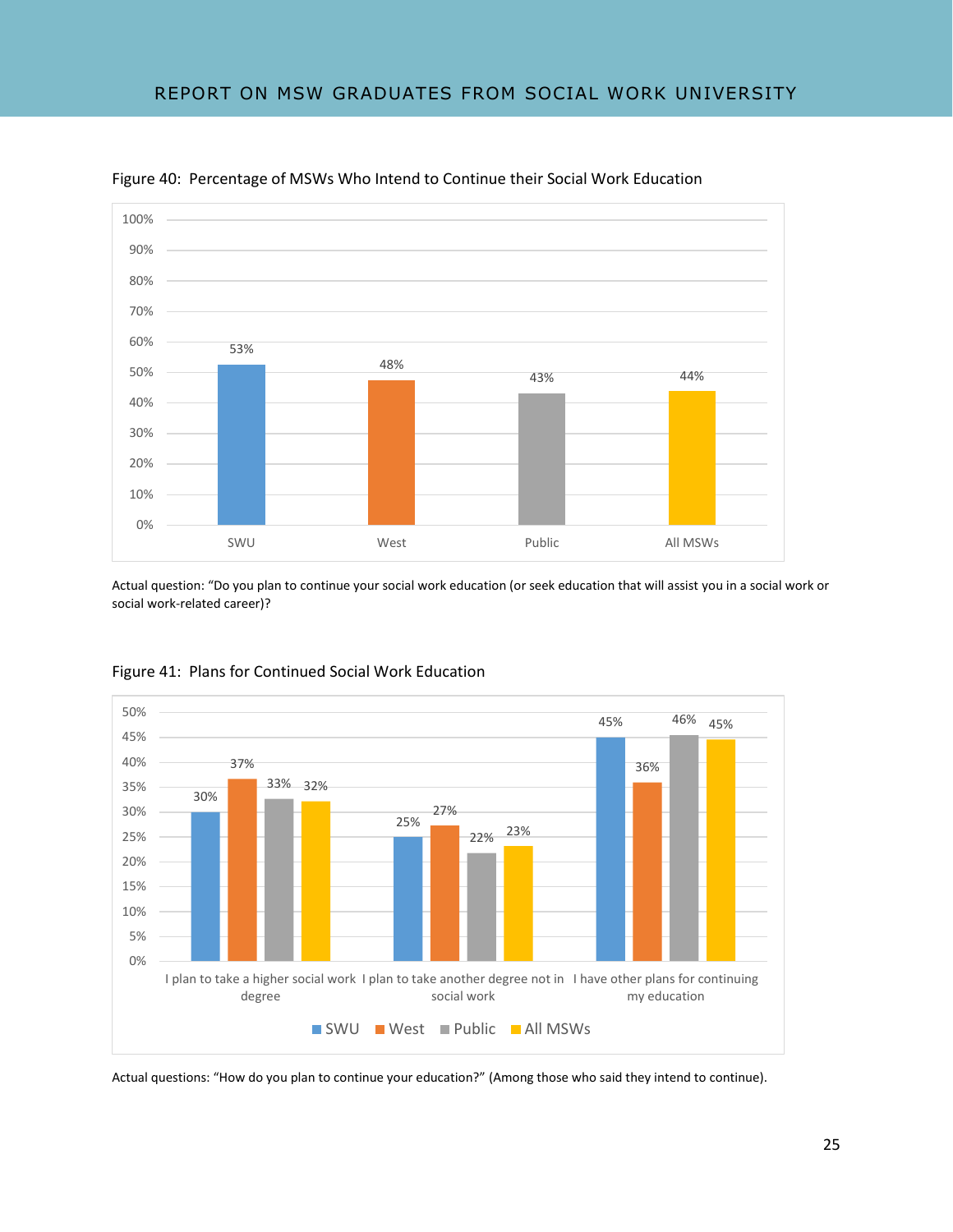

Figure 42: Graduates' Willingness to Participate in Future Follow-up Surveys

Actual question: "The GW HWI in consultation with social work organizations may undertake future surveys to learn more about the career pathways of social workers. Would you be willing to participate in future surveys?"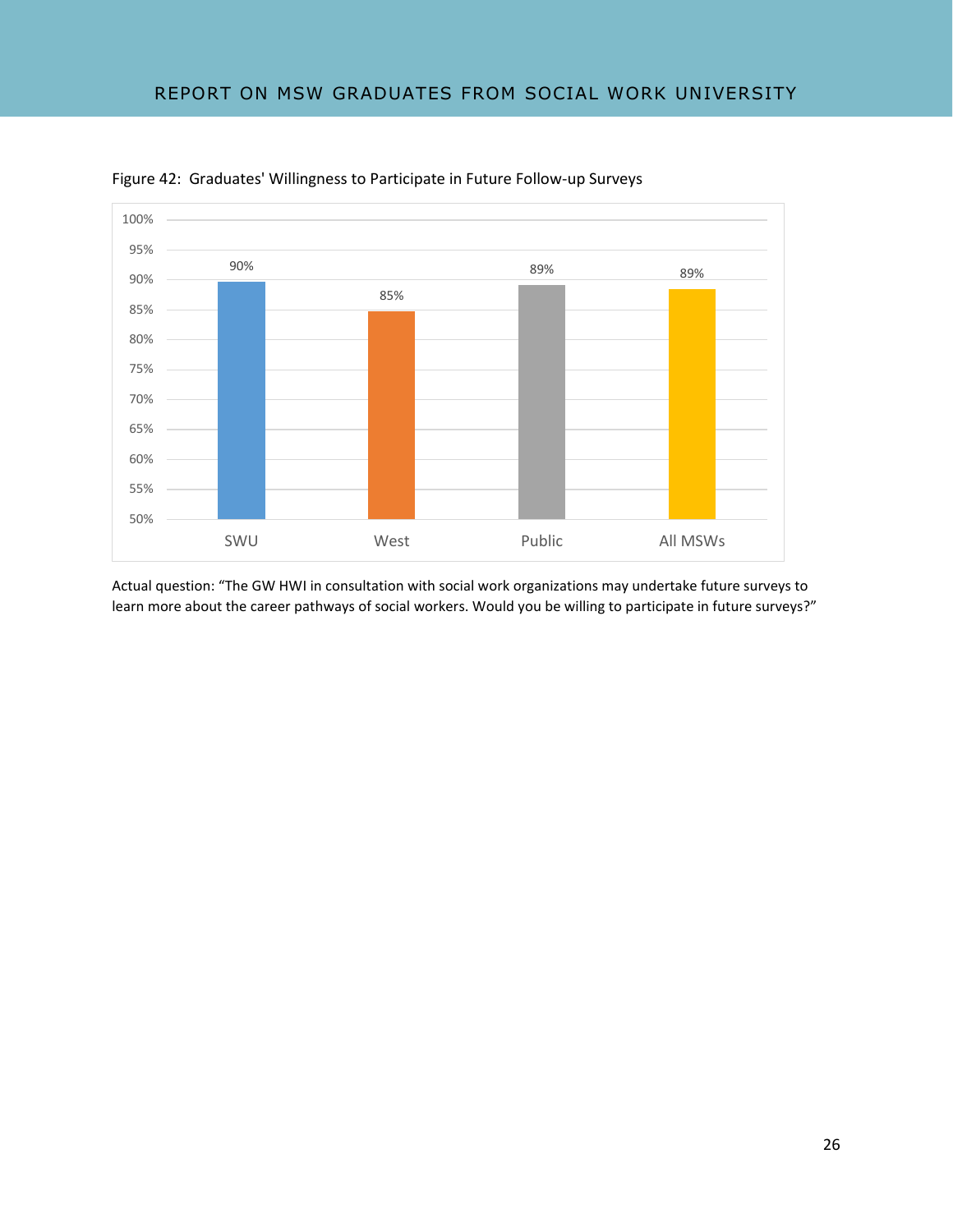# VII. Appendix: Survey and Weighting Methodology

### **Overall Survey Methodology**

The target group for the survey was students graduating with a social work degree in 2018, including Bachelor of Social Work (BSW) and equivalent degrees such as BASW, and Master of Social Work (MSW) and equivalents such as MSS, MSSA or MSSW. The survey was conducted in early fall to allow time for spring graduates to have searched for employment. The survey captured students graduating between January and August 2018. All accredited social work programs in the US were invited to participate in the survey.

When fielding its surveys GW HWI uses  $REDCap^{TM}$  survey software, which has the capability of establishing a unique survey link for each participant via email in order to prevent duplicate responses and enable the sending of survey reminders only to those who have not yet responded. Although a few schools were able to provide GW HWI with email addresses from their records, in most instances, student email addresses were obtained through schools forwarding an invitation with a REDCap public web link to their students in May, June and July 2018 that enabled interested students to sign up for the survey in advance and provide an email address that would still be valid when the survey went live in late August. To maximize the number of responses a \$20 incentive was offered for the first 1,100 MSWs and 400 BSWs to complete the survey. Lists of survey registrants were sent to the schools from which they graduated for confirmation of graduation status. REDCap was then used to conduct the survey via unique web links emailed to each of almost 2,500 confirmed registrants. The survey launched at the end of August 2018 and closed after four weeks with 1,780 responses. Data cleaning, and exclusion of individuals that did not enter their degree program information, reduced the final figure to 1,716 valid responses for a response rate of 68.9%.

This program level report examines responses from a total of 1,377 MSWs across 53 different U.S. colleges and universities. This group of respondents comprise the overall "All MSWs" category. Within this group, 38 respondents are MSWs from Social Work University, 158 respondents are MSWs from West Coast region schools, and 821 are MSWs are from publicly sponsored programs. Each category is fully comprehensive such that SWU respondents are compared to: all public schools, all West Coast schools, and all MSWs *inclusive of SWU respondents*.

### *Application of Survey Weights*

In order to enhance the representativeness of our survey sample, we apply post-stratification weights to cross-tabulations of the entire MSW population, as well to public and West Coast sub-populations. The survey weight is constructed for the overall MSW population and is therefore *not* applied to respondents for Social Work University. Thus, this report compares raw responses from the 41 SWU respondents to weighted responses from West Coast, public, and all MSW populations.